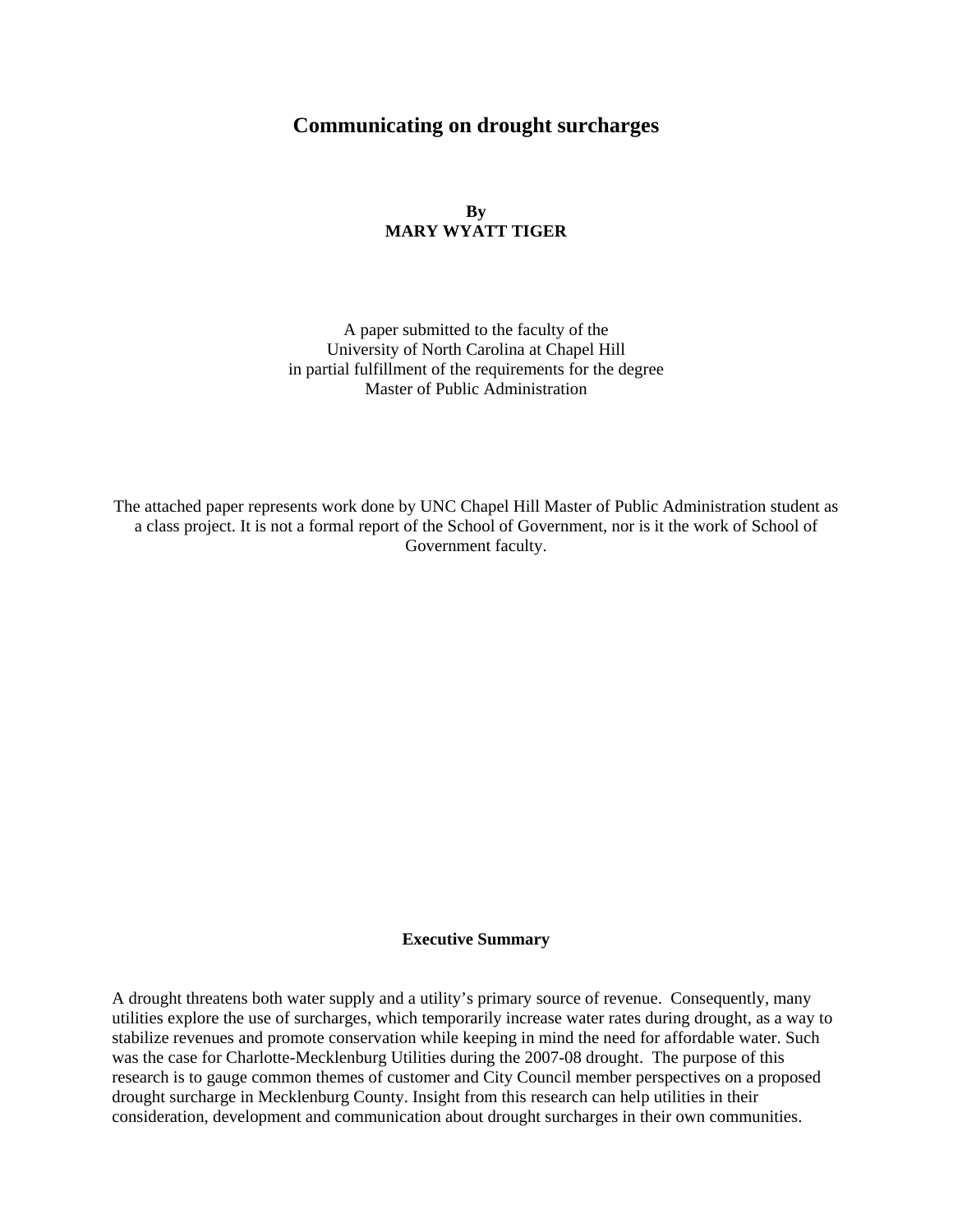#### **Introduction**

In times of drought, a water utility needs the help of its community to extend its resources. In many cases, the utility compels that help through mandatory restrictions. While outdoor water-use restrictions are effective in conserving a dwindling supply, utilities that rely on consumption for a significant portion of their revenue can suffer financially when sales drastically decline<sup>1</sup>.

Such was the case with Charlotte-Mecklenburg Utilities (CMU) during 2007-08 drought. In spring of 2008, to recover revenues lost from conservation, CMU requested, and the Charlotte City Council approved, a permanent utility rate increase that was greater than previously projected. The City could have avoided this by having a temporary and automatic surcharge triggered by the drought's severity. A drought surcharge can help the utility regain lost revenue in a timely manner without having the City Council review rates on a case-by-case basis<sup>2</sup>. In addition to stabilizing utility revenues, well-designed surcharges have the potential to send a strong conservation message without disproportionately punishing those using water just to meet basic needs<sup>3</sup>.

The success of the surcharge in promptly achieving the goals of financial stability, conservation and equity, depends a lot on City Council and customer understanding of the rate structure and its intent<sup>4</sup>. Utility customers might not be as likely to conserve water if they do not understand how the surcharge affects them. Further, they might even perceive the surcharge as unfair and remonstrate. And while City Council members may be attracted to a temporary surcharge that could avoid large, unanticipated rate increases, they may be wary of relinquishing rate setting control.

This study provides managers with increased insight related to community and City Council understanding by answering the following questions:

- 1) What information do residents and City Council members need to have in order to understand drought surcharges?
- 2) Does understanding of drought surcharge rates lead to greater acceptance (as measured by support) $5$ ?
- 3) What other trends, such as water usage patterns, may influence/underlie the concerns of residents and City Council members?

### **Methodology**

The research bases its analysis on questions, reactions and stories told by utility customers in four focus groups and by City Council members in two personal interviews. The focus group format allowed for direct interaction with a cross-section of citizens and for them to put the surcharge into their own context and words. Given that drought surcharges are a relatively new idea in the Southeast, many participants were exposed to this concept for the first time in this forum. The format allowed the researcher to manage their exposure to and record their immediate opinions of the topic. Few utilities go beyond a brochure or Web site to communicate their rates, and even fewer request feedback through a survey. Data

from the focus groups, underscored with billing records, allowed for a deeper understanding of how people relate to their utility and its rates.

Six to eight participants attended each of the four focus groups. Utility customers were categorized into four groups (or quadrants) based on average monthly household water use and peaking habits (Figure 1) in Fiscal Year 2008 (FY07-08). Twelve utility customers from each quadrant were recruited equally from low-, mid- and high-income zip codes

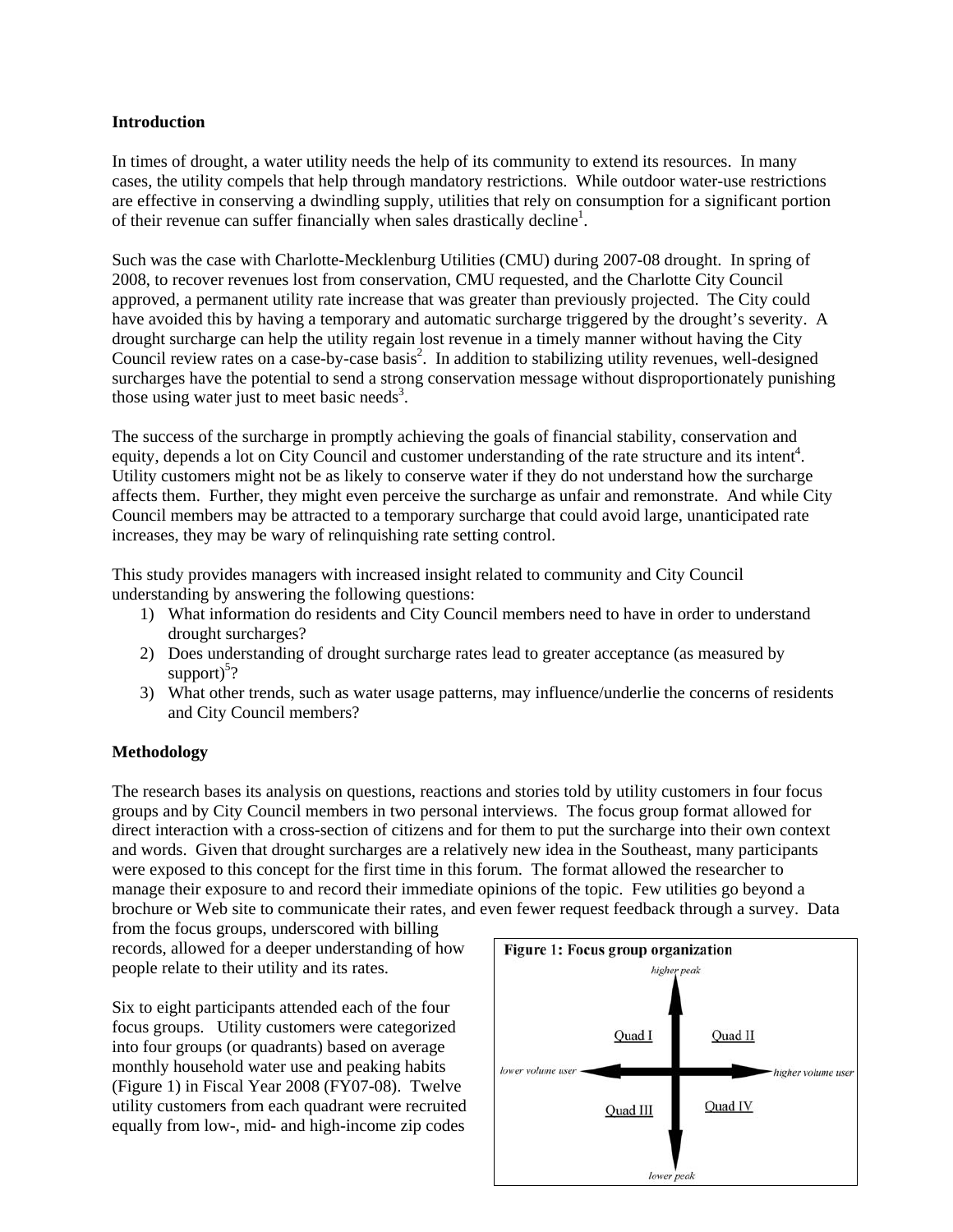in close proximity to the library location of the focus group. Water usage patterns guided the establishment of the groups because it was anticipated that conservation behavior and the financial impact of a drought surcharge would be shared among participants within a given quadrant. And this would in turn influence focus group discussion. Participants received \$75 payment for their anonymous involvement in the two-hour event.

The moderator led focus group participants through four structured segments (Appendix A). First, participants anonymously answered multiple choice questions about their water use, income, opinions of their utility and other water-related issues (Appendix B). Then, the moderator prompted them with a headline stating, "CMU considers surcharge that would increase water rates during a drought." Participants were asked to raise issues and provide feedback based on this limited exposure (Round 1). Following discussion, the moderator passed a rate schedule and described in detail how much the rate would go up, how it would be applied and other administrative details. The group was again asked to raise issues and make comments (Round 2). The final question and discussion section followed a presentation on the utility's justification for the surcharge and the potential impact on water bills given the group's water usage patterns (Round 3). At the end of each round, participants ranked their support for the drought surcharge on a scale from one to seven. The structure was established to emulate the process that a utility might use to communicate to its customers about a rate change, testing what level of information might influence customers' perception of the surcharge. Questions, reactions and stories were recorded by both the moderator and a third-party note taker and later classified into common themes (Appendix C).

This methodology did have some limitations inherent in its structure and context. Focus groups tend to foster "group think," in which group opinion and highly verbal participants may unduly influence more reticent participants. The focus groups were conducted after an entire year of drought-time communication from the utility and news media, as well as following many years of an active conservation campaign by the utility (i.e. home conservation audit program, general conservation outreach, etc.). In addition, CMU already had conservation-oriented rates in place at the time; the proposed drought surcharge only intensified the disparity of the blocks. Results might differ for utilities with less or different outreach, education and/or rate structure.

Data from the focus group were supplemented with interviews of Charlotte City Council members. Councilmember Edwin Peacock (R) and Nancy Carter (D) serve as the chair and vice-chair of the Environmental Committee, respectively, and were interviewed for their questions, opinions and concerns regarding a drought surcharge.

## **Results and Analysis**

Understanding and Support: The study attempted to gauge participant understanding of the drought surcharge by soliciting questions at the beginning of each round. Although the number of questions remained fairly constant from one round to the next, the nature of the questions evolved from specific to broad (Figure 2). Upon exposure to a short "headline" of information, participants predominantly wanted

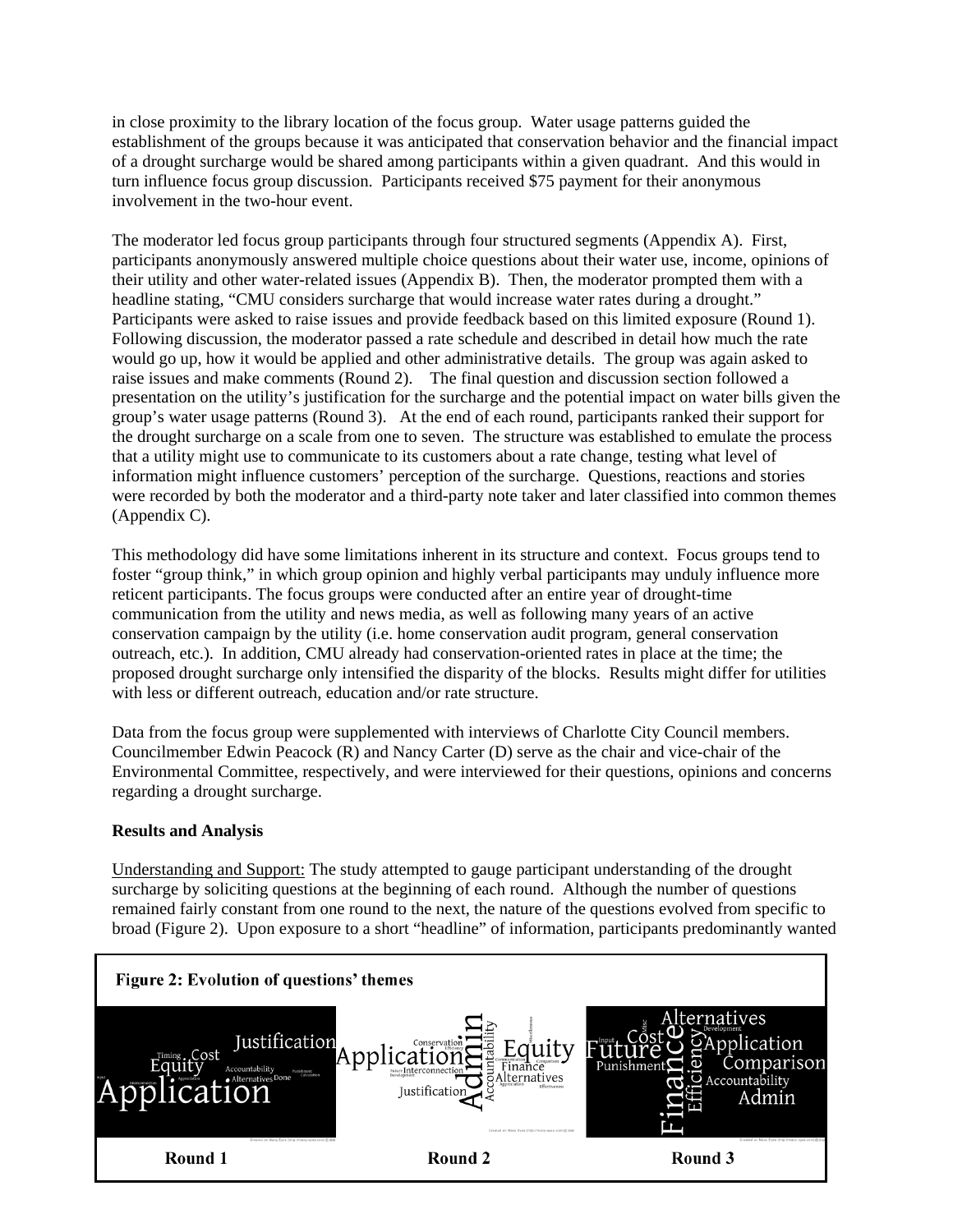to know how the surcharge would be applied, why was it needed and how the rate would account for the equitable treatment of citizens. Some participants asked that the surcharge be coupled with a financial aid program. Council Member Carter asked that the surcharge not be regressive. Equity questions extended to include how the rate would apply to businesses and/or well-users.

Equity and application questions lingered through the next round, but many more administrative (Admin) questions arose. Administrative questions covered everything from, "What is a ccf (100 cubic feet)?" to "What is an irrigation customer?" These questions revealed that some people did not understand how their utility bill was currently calculated, before even considering how a drought surcharge would change that calculation. In the third round, the questions broadened extensively to cover everything from utility finance, efficiency and accountability to alternatives to the drought surcharge and comparisons to other communities, suggesting that as participants became more informed about the surcharge they began to consider its broader implications.

As the focus group progressed, there was a slight trend of decreased opposition with more knowledge and discussion about the surcharge (Figure 3). As anticipated, very few participants were positive at the outset about increased water rates. However, after an explanation of the rate structure, the utility's rationale and



bill impacts, more participants seemed to recognize the need and reluctantly supported (or did not oppose) the proposed drought surcharge. In the words of one participant, "I'm beginning to see this and lean more towards support." Over the course of the focus group, this particular individual went from opposed (2) to somewhat supportive (4) to supportive (5). Only two participants out of twenty-eight reported a decrease in support after learning of the utility rationale and the impact on their bill. Nine participants increased their level of support in Round 3. Eleven participants did not

change their support level throughout the entire focus group; five of these eleven stayed very opposed (1). In addition to connecting awareness to support, the structure of the focus groups and interviews detected common themes that participants repeatedly discussed in association with the drought surcharge.

Conservation: Focus group participants from Quadrants 1 and 2 took the opportunity of discussing a drought surcharge to also discuss conservation. Both of these groups had at least three months of water usage that were significantly higher than their annual average. This fact suggests (and is supported by pre-round questioning) that they have discretionary water uses and, therefore, consumption areas where they can more easily reduce. In both groups, participants shared stories of their own conservation efforts during the drought and suggested conservation programming ideas for the utility. Phrases like, "you've got to hit them in the pocketbook" embodied the thought that an economic signal would change personal and community behavior. In addition, both City Council members drew an immediate connection between the drought surcharge and conservation.

Not everyone, especially those with consistent high usage (Quadrant 4), was convinced that a drought surcharge would cause conservation in their household. "I still have to take baths, and I'm still going to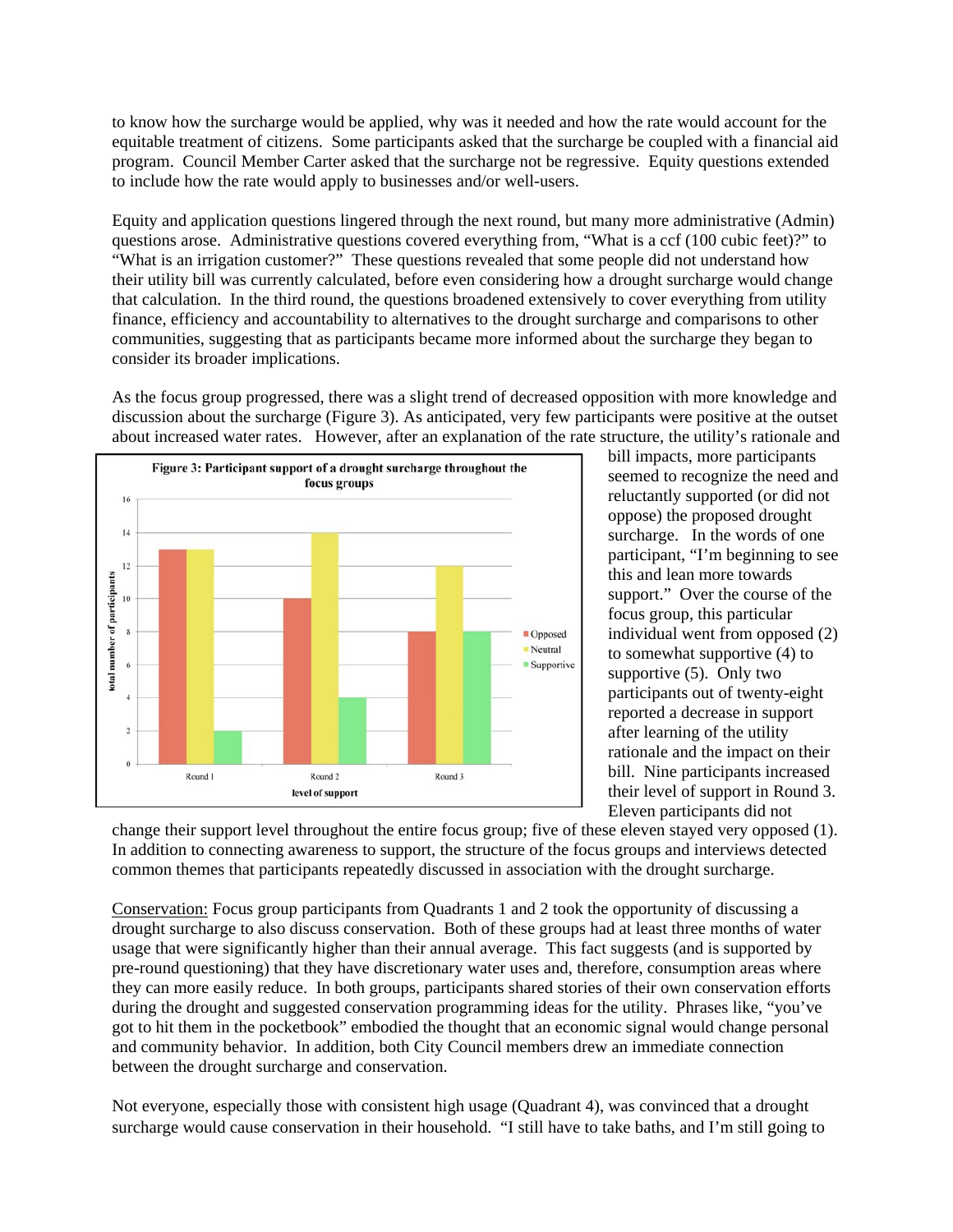drink water," one Quadrant 4 participant said. A few other participants in this group felt that the surcharge was punishment for something they had no control over. These participants came from households of four people, on average. They stressed that a drought surcharge was not fair to large families that could not easily conserve their way under a surcharge. At the same time, five out of eight of these participants reported regularly or frequently watering their lawn.

Paradox: A few participants in the low-usage, low-peaking group insisted that it did not seem to matter if they were charged before or after a drought because they would still have to pay more if the community conserved water (Paradox). They used vivid phrases like "the paradox of conservation" and "doubleedged sword" and were almost offended at masking the surcharge as a conservation measure. Others made the point that a drought surcharge could not make it rain (Effectiveness).

Future: Without prompting, participants put the drought surcharge in the context of the future and environmental protection. They asked questions about why the utility was not looking into the cause of the drought. "Was it global warming?" they wondered. They (especially those in Quadrant 2) discussed development and growth in the county and what kind of impact that was having on water resources. They also expressed concerns about the utility's infrastructure and the future of green lawns.

Utility Accountability and Finances:

Common questions and concerns about the management of the drought surcharge came up, especially towards the end of the focus group sessions. Many participants' comments addressed the utility side of the transaction, with phrases such as:

- Will the surcharge ever go away? (Application)
- Where will the money go and how will it be used? (Accountability and Finance)
- Is the utility efficiently using the money it already has? (Efficiency)
- What other alternatives does the utility have to a drought surcharge? (Alternative Resources)

## **Recommendations and Conclusion**



## Effective communication about surcharge is imperative.

In a November 2008 Environmental Committee meeting, Council Member Carter voiced the need for effective communication about a drought surcharge, a point she raised again in the interview. "The public needs to be given adequate warning of a rate increase, so that the surcharge is not punitive." Participants in the focus groups, especially those with consistent high usage (Quadrant 4), also discussed the need for advanced notice of the drought surcharge directly from the utility (Communication). One participant said, "I just want a personalized letter from the utility telling me about the adjustments and how it would impact me."

The following are important conclusions about communication from this research:

• Language matters. The term "surcharge" does not resonate well with people. Most participants felt this was vague and sent a negative signal.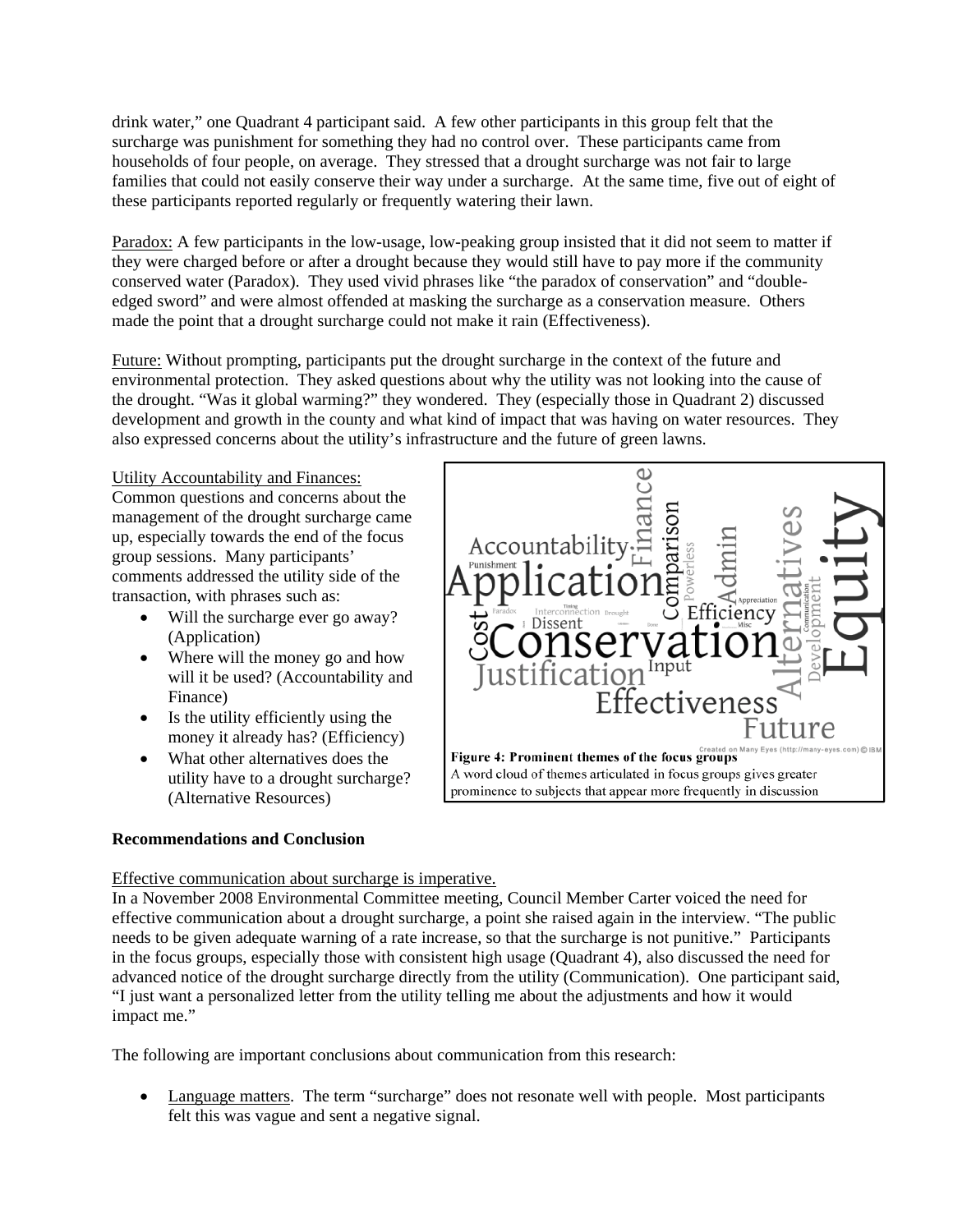- Let customers know that the surcharge is one of many tools to manage the drought. Customers wanted to know what the utility was doing to avoid rate increases and promote conservation in both drought and non-drought times. It was not explained to any focus group that CMU planned to only recover 50% of a revenue shortfall caused by drought-time conservation. This information could have helped address their concerns of utility efficiency and accountability.
- Communicate how droughts will be determined and revenues will be spent. Participants were concerned that once applied, the surcharge would not go away when the drought was over. More participants offered support of the surcharge if connections could be made between drought surcharge revenues and conservation programs/supply capacity.
- Give customers context for the surcharge by explaining the need and providing other examples of drought rates. Council Member Peacock stressed a need to communicate more about utility financing and the reasoning behind a drought surcharge.
- Tailor communication to the specific audience. Drought surcharges can be difficult to understand, especially for customers with a limited understanding of how a utility functions and operates. Further, customers with different usage patterns are concerned about different issues. Customer understanding will be bolstered if the communication considers a customer's water usage and addresses these particular concerns.

## A drought surcharge is not the only answer.

In some form, every focus group and both City Council members noted that a drought surcharge cannot be Charlotte-Mecklenburg Utilities' only drought-management tool (Alternative Resources). Some participants felt that a surcharge was the "easy way out" and began brainstorming about alternatives such as conservation programs, utility interconnections, desalinization or better growth management. Council Member Carter said that implementing a drought surcharge is a proactive and responsible action within a portfolio of other actions to help ensure adequate water supply.

### **Conclusion**

 $\overline{a}$ 

A utility's goals for a drought surcharge are revenue stability, conservation and equity, but the community will interpret rate setting within a larger context of utility management, development and the environment. If people do not understand a temporary rate increase, the surcharge can fall short of sending a strong economic signal for conservation and could create excess revenue. This may appear punitive. However, with a proactive and tailored communication campaign, a utility can answer questions, address community concerns and help customers understand the rate enough to make behavior change, in light of the economics.

<sup>4</sup> Olmstead, Sheila M., W. Michael Hanemann, Robert N. Stavins (2007) Water demands under alternative price structures. Journal of Environmental Economics and Management, 54 (2007) 181-198.

<sup>5</sup> Campbell, Margaret C. (1999) "Why did you do that?" The important role of inferred motive in perceptions of price fairness. Journal of Product & Brand Management, Vol. 8 No. 2 1999, 145-152.

<sup>&</sup>lt;sup>1</sup> Manuel, John (2008) Drought in the Southeast: Lessons for water management. Environmental Health Perspectives, 116, 4, April 2008.

<sup>&</sup>lt;sup>2</sup> Chestnutt, Thomas W. & Janice A. Beecher (1998) Conservation rates in the real world. Journal AWWA, 90 (2), 60-70.

<sup>&</sup>lt;sup>3</sup> Smith Jr., William James & Young-Doo Wang (2008) Conservation rates: the best "new" source of urban watering during drought. Water and Environment Journal, 22, 100-116.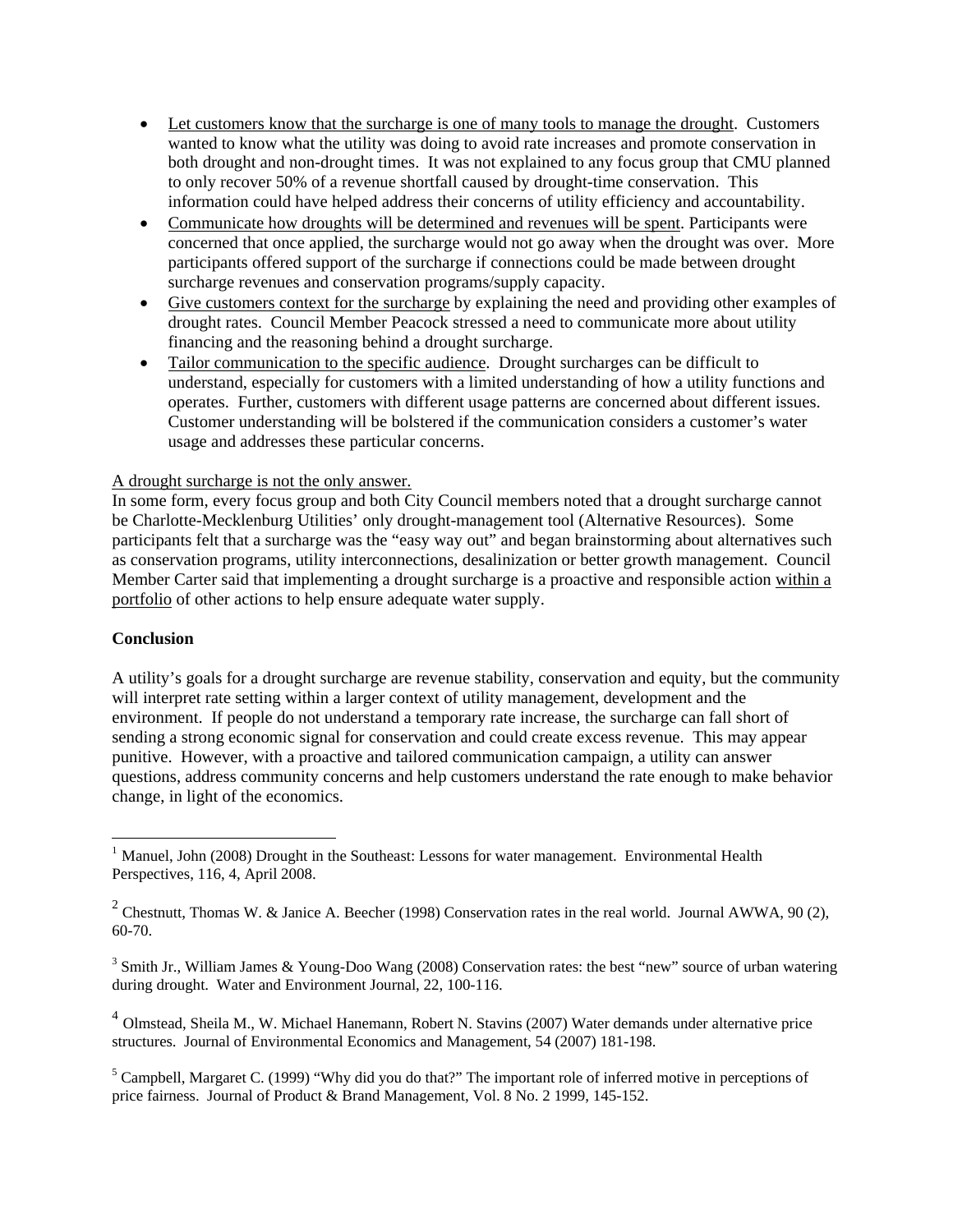## **Appendix A: Details on Methodology**

## **Residential focus groups**

## **Methodology purpose:**

I will collect data for this study by conducting four focus groups with Charlotte-Mecklenburg Utilities residential customers. Each focus group will be comprised of participants who had similar water-usage patterns during the 2007-08 drought, as identified from CMU's billing system. The goal of each focus group will be to detect major themes of customer understanding and support of a drought surcharge.

While somewhat similar studies have used survey methodology to study customer response to conservation rates and water usage, I chose focus groups because:

1) The concept and details of a drought surcharge will most likely be unfamiliar to residential customers and will require explanation.

2) The focus group structure allows participants to express their perception of a drought surcharge in their words and will allow the researcher to capture initial reactions and questions of participants.

The goal will be to have 6-8 participants in each focus group, for a total of 24-32 participants. The size of the group should be small enough to lend itself to open conversation.

In addition to a classic moderator-led discussion, I will also collect data on the participants' current understanding of CMU rates, their water usage and demographics through survey-like methods using TurningPoint hardware. TurningPoint hardware allows participants to answer questions anonymously with a remote and immediately see the trends of the group on a PowerPoint slide. Within the focus group, participants answers to the multiple choice questions will be aggregated; no one will be able to associate an answer with an individual.

However, TurningPoint will track answers back to specific remotes in its internal analysis. I will assign specific remotes to specific participants and link responses to each participant. I will aggregate this data and trends in presentation to Charlotte-Mecklenburg Utilities.

## **Assumptions:**

The focus groups will be grouped by consumption during the FY07-08 drought under the assumption that a drought surcharge will impact their utility bill similarly, and subsequently their attitude towards the surcharge.

## **Participant selection:**

1. Charlotte-Mecklenburg Utilities will provide the Principal Investigator with a randomly chosen list of customers (all those customers with premise numbers ending in "77") including their name, address, phone number and past year of water consumption.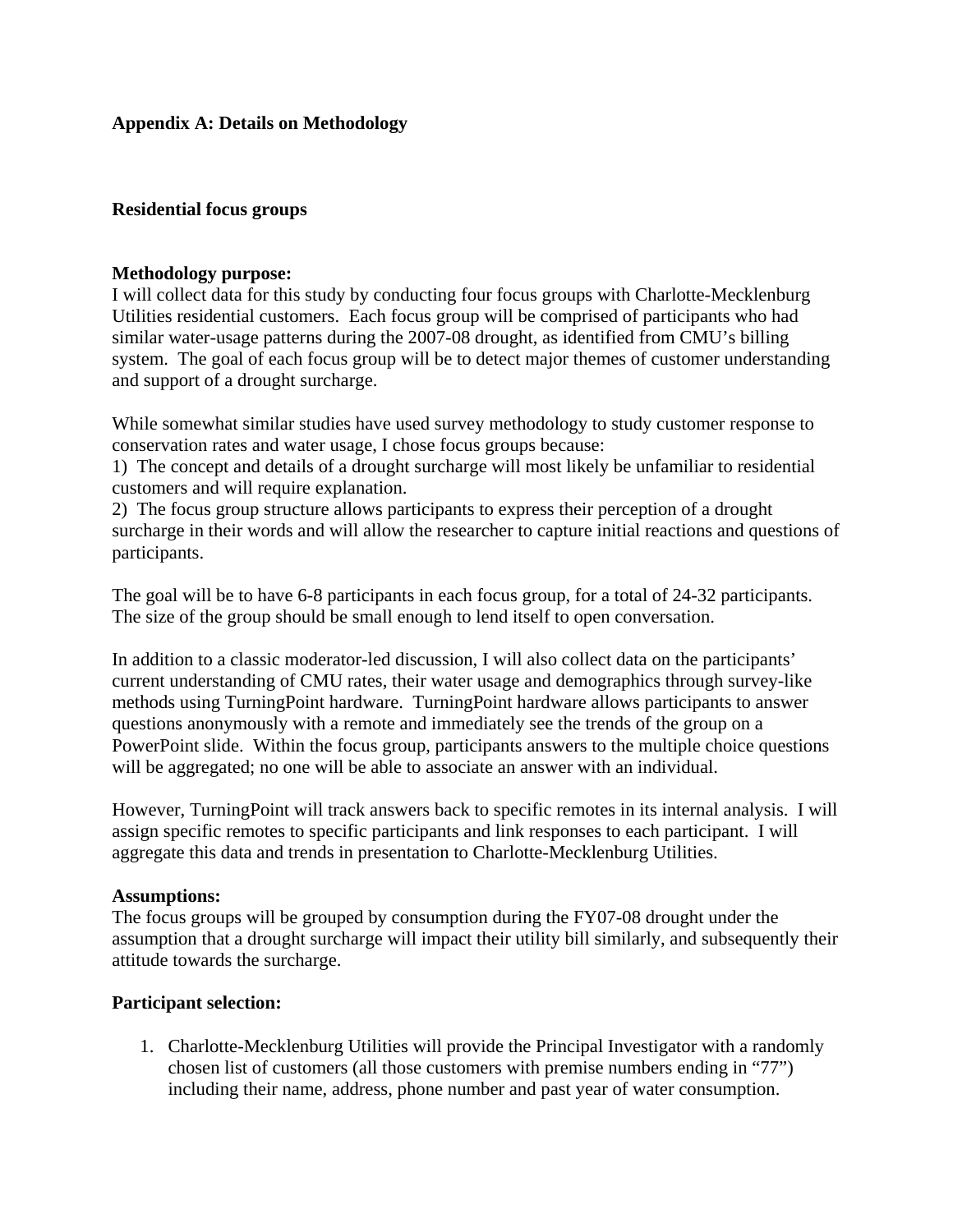2. The researcher will organize CMU residential customers based on:



a. Water consumption during the 2007-08 drought The customer will be broken into four groups:

- i. Y axis: average of the premise's 3 highest months of usage is 2.0 times  $>$ or < than the average of that premise's 3 lowest, non-zero months of usage
- ii. X axis: annual average of premise is  $>$  or  $<$  the sample's annual average
- 3. I will then order each category of customers by zip code and attempt to recruit equally from low-, mid- and high-income zip codes in close proximity to the location. The location of customers within a category will help decide which of the four locations to use for their focus group.

## **Recruitment:**

I will recruit 12 participants with the goal of getting 6-8 show up to the focus group.

- 1. The initial contact with potential participants will be made by telephone.
- 2. I will follow-up with a letter confirming attendance to focus group, date and time. The letter will also include directions to focus group location.
- 3. Two days prior to the focus group, I will call to remind the participants of the focus group location and time.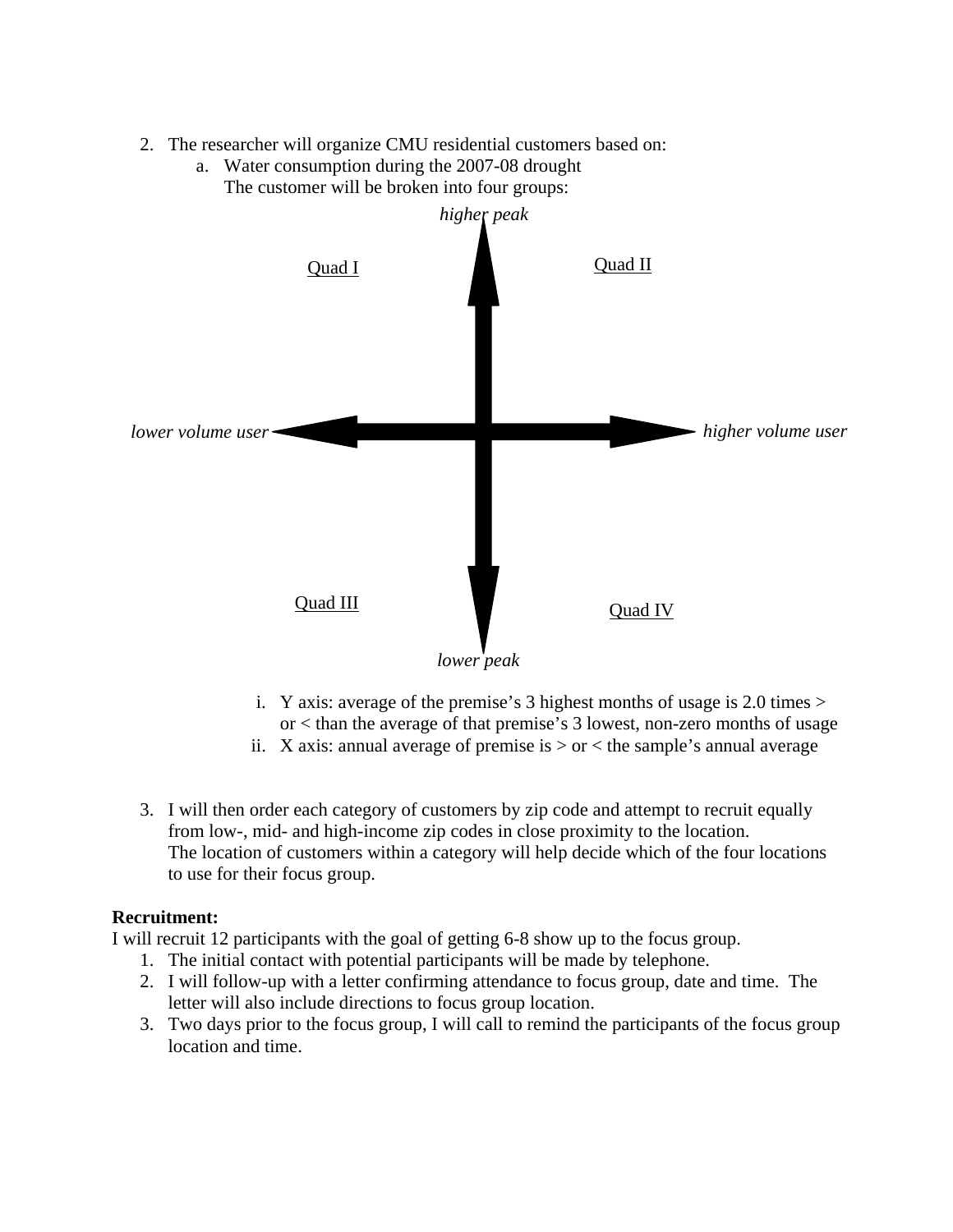## **Time and place:**

The following libraries are spread out across the county and located within varying median household income levels (see map). There was no scientific method to choosing the location. I considered availability, location within the county, income level of zip code and conference room size.



# **Mecklenburg County, NC Zip Codes**

**Quad 4: Tuesday, November 11, 2008 at 6:00pm**  Steele Creek Library

**Quad 1: Thursday, November 13, 2008 at 6:00pm**  North County Regional (North)

**Quad 3: Monday, November 17, 2008 at 6:00pm**  Beatties Ford Road(Central)

**Quad 2: Monday, November 24, 2008 at 6:00pm**  Morrison Regional (South)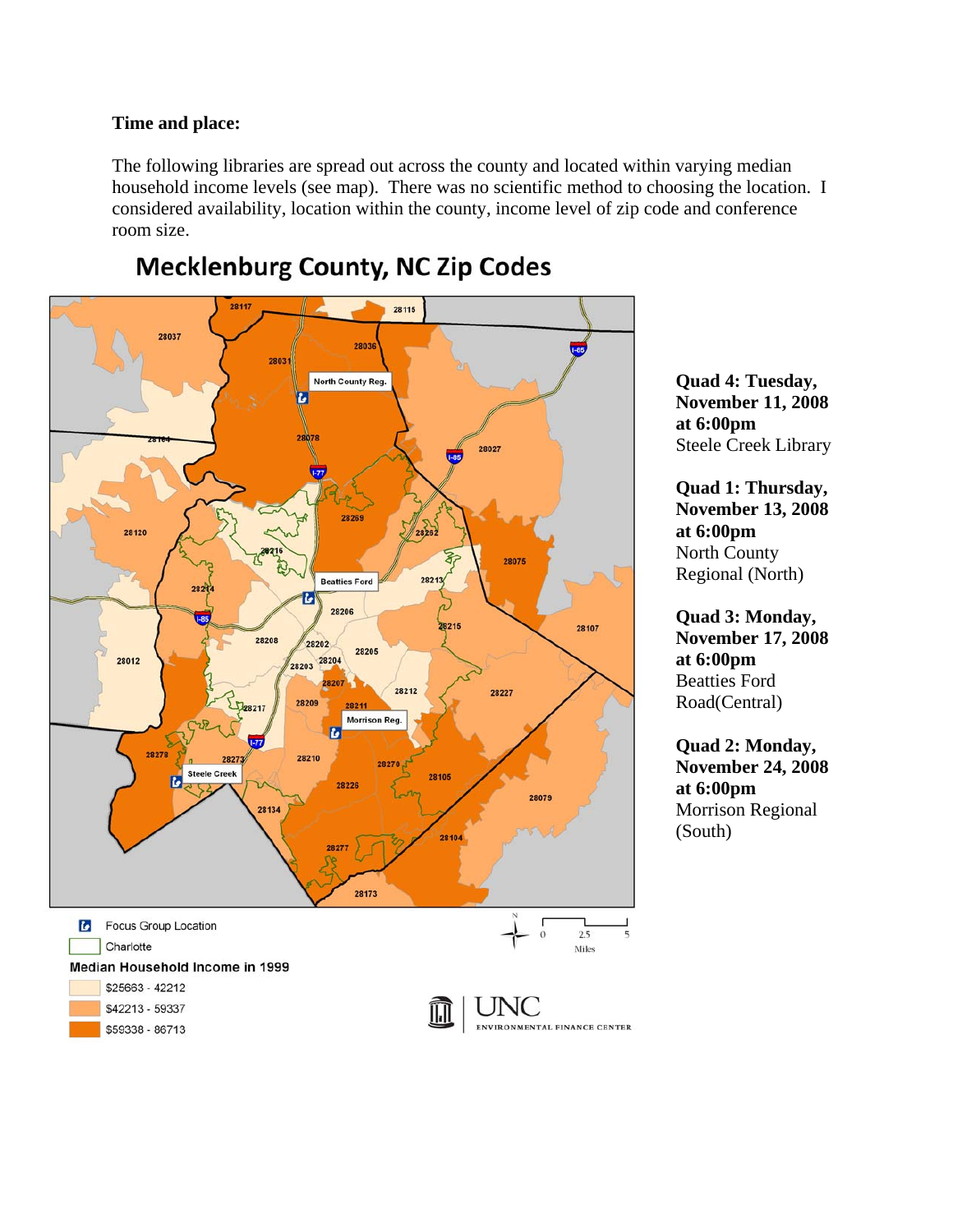## **Focus group administration:**

Moderator: Mary Tiger plus one assistant (per focus group)

Focus group will take place with participants and moderator facing each other (at a round, square or oval table)

Materials needed:

- $\Box$  Two flip charts that have tacky backs
- **Markers**
- Laptop
- **Projector**
- $\Box$  TurningPoint materials
- □ Magazine advertisements
- □ Presentation
	- o Water usage slide
	- o Past utility bill slide
	- o Utility bill with drought surcharge slide
- $\Box$  Envelopes for each participant
	- o Consent forms
	- o TurningPoint remote
	- o Meeting agenda
- Cash from UNC
- $\Box$  Handouts with drought surcharge rate structure
- Pizza
- Napkins
- D Plates
- □ Soda and Water
- □ Post-it notes
- □ Name plates

I will set up two flip-charts on either side of the table where all participants can see them. One will be used for support/dissent statements, and one will be used for questions.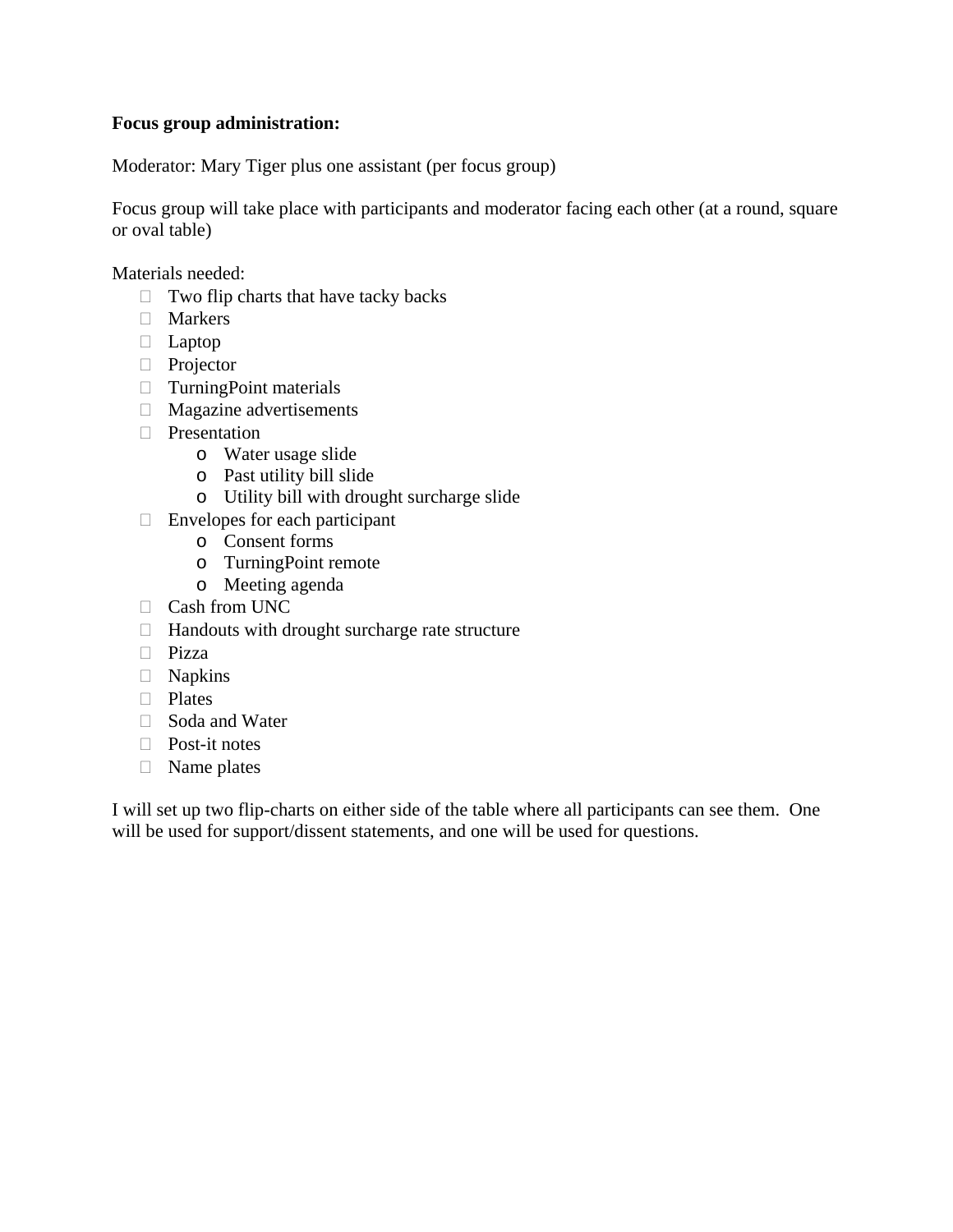# **Residential focus groups: Structure**

| $5:45-6:10$ | Administration                                   | • Welcome and thanks                                                                                                                                                                                                                                                                                                                                                                                                                                                                                                     |
|-------------|--------------------------------------------------|--------------------------------------------------------------------------------------------------------------------------------------------------------------------------------------------------------------------------------------------------------------------------------------------------------------------------------------------------------------------------------------------------------------------------------------------------------------------------------------------------------------------------|
|             |                                                  | • Pass out materials (TurningPoint remote, informed consent forms)<br>Participants read and sign consent forms.                                                                                                                                                                                                                                                                                                                                                                                                          |
| $6:10-6:30$ | Introduction                                     | • Logistics (location of bathroom and food, audio taping)                                                                                                                                                                                                                                                                                                                                                                                                                                                                |
|             |                                                  | • Moderator introduction                                                                                                                                                                                                                                                                                                                                                                                                                                                                                                 |
|             |                                                  | • Assistant introduction (first names, affiliation and, role in the study)<br>Assistants introduce themselves                                                                                                                                                                                                                                                                                                                                                                                                            |
|             |                                                  | • Participant introductions and icebreaker (first name, hometown and famous hometown food)<br>Participants introduce themselves.                                                                                                                                                                                                                                                                                                                                                                                         |
|             |                                                  | • Purpose and rules of focus group (respect, ability to leave at any point, involvement in discussion)                                                                                                                                                                                                                                                                                                                                                                                                                   |
| $6:30-6:40$ | Pre-round: All about you and water               | • Multiple choice questions regarding conservation, personal demographics, knowledge of the utility<br>and water us.                                                                                                                                                                                                                                                                                                                                                                                                     |
| 6:40-6:42   | Round 1: Introduction to drought<br>surcharge    | • Headline: Charlotte-Mecklenburg Utilities considers a drought surcharge that would increase<br>water rates during a drought.                                                                                                                                                                                                                                                                                                                                                                                           |
| $6:42-6:55$ | Magazine exercise                                | • Questions?<br>Individuals go around the table and pose their outstanding question. Focus group assistant writes<br>questions on flip chart. Moderator probes as necessary.<br>$\bullet$ Comments?<br>In this portion of the focus group, participants chose a magazine article from a stack and gave it a<br>title to express their opinion of the drought surcharge. Individuals around the table share their<br>picture and title. Focus group assistant writes titles on flip chart. Moderator probes as necessary. |
|             |                                                  | • Likert scale<br>Participants use TurningPoint remotes to indicate support. Results display on screen.                                                                                                                                                                                                                                                                                                                                                                                                                  |
| $6:55-7:00$ | Round 2: General details of drought<br>surcharge | Moderator passed out a sheet of paper for each participant that has a rate schedule. Participants take<br>2-3 minutes to take a look at the drought surcharge structure.                                                                                                                                                                                                                                                                                                                                                 |
|             |                                                  |                                                                                                                                                                                                                                                                                                                                                                                                                                                                                                                          |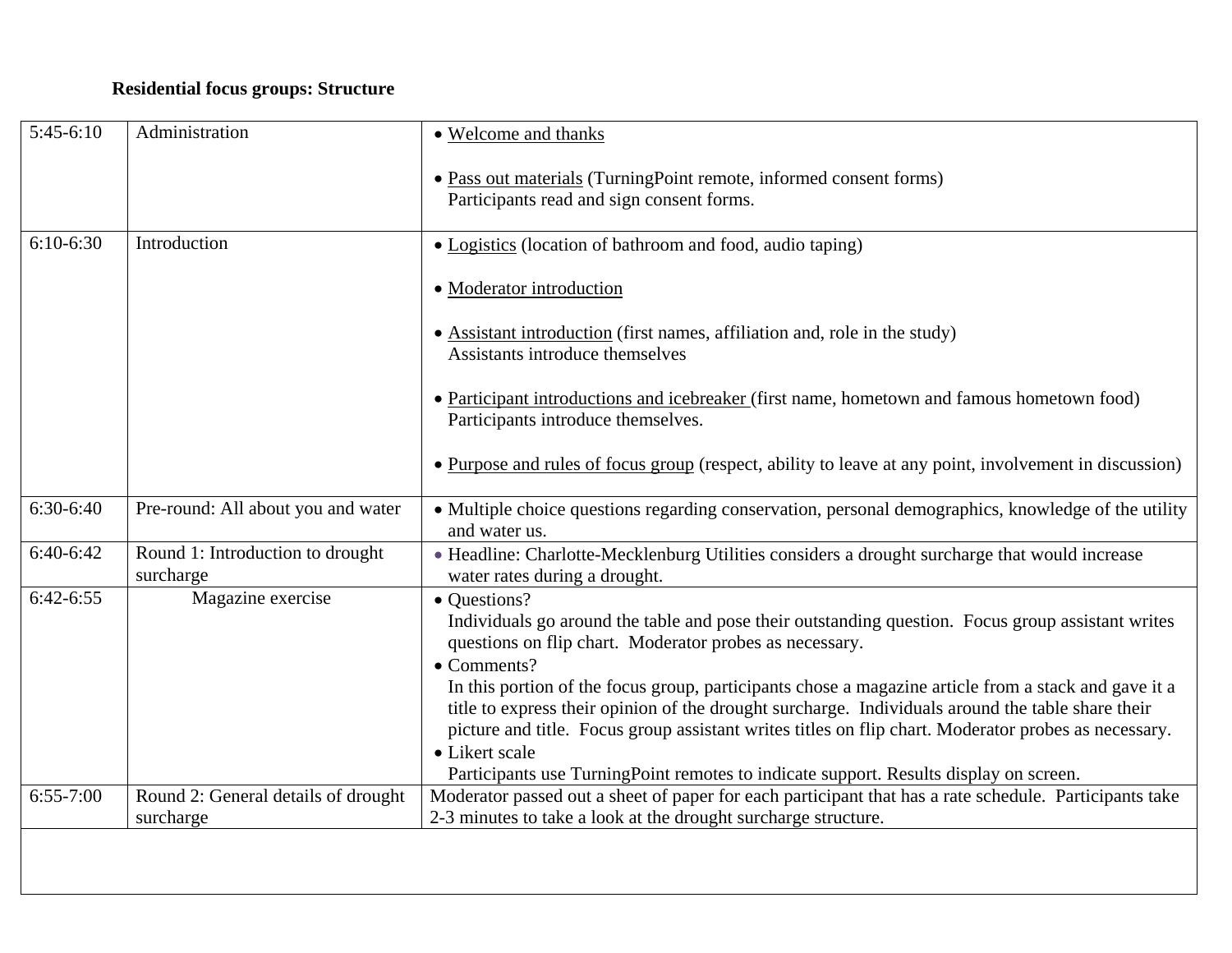## **Hypothetical drought surcharge rate structure**

The drought surcharge that Charlotte is considering would temporarily increase rates for residents, businesses and irrigators during a drought. The rate increase would depend on consumption. Households that used a lot of water would see steeper increases than those that use less. In fact, households with very low water use would not see a rate increase at all. As the drought worsened, the rate would increase. The rate could be structured as follows:

## **Residential water customers**

All residential customers pay \$1.80 water administration charge plus:

| <b>Drought phase</b>             | Tier 1    | Tier 2    | Tier 3     | Tier 4     |
|----------------------------------|-----------|-----------|------------|------------|
|                                  | $0-4$ ccf | $5-8$ ccf | $9-16$ ccf | $> 16$ ccf |
| Phase 1 (voluntary conservation) | \$1.38    | \$1.56    | \$2.56     | \$5.05     |
| Phase 2 (2 day/week watering)    | \$1.38    | \$1.56    | \$2.56     | \$6.54     |
| Phase 3 (no watering)            | \$1.38    | \$1.56    | \$3.97     | \$7.83     |
| Phase 4 (emergency)              | \$1.38    | \$3.36    | \$5.52     | \$10.88    |

## **Non-residential water customers**

All non-residential customers pay \$1.80 water administration charge plus:

| <b>Phase of drought</b> | Water rate (per<br>ccf) |
|-------------------------|-------------------------|
| Phase 1                 | \$1.94                  |
| Phase 2                 | \$2.51                  |
| Phase 3                 | \$3.01                  |
| Phase 4                 | \$4.18                  |

## **Irrigation water customers**

All irrigation customers pay \$1.80 water administration charge plus:

| <b>Phase of drought</b> | Tier 1<br>$0-16$ ccf | Tier 2<br>$>16$ ccf |
|-------------------------|----------------------|---------------------|
| Phase 1                 | \$2.56               | \$5.05              |
| Phase 2                 | \$3.32               | \$6.54              |
| Phase 3                 | \$3.97               | \$7.83              |
| Phase 4                 | \$5.52               | \$10.88             |

*\*1 Ccf = 100 cubic feet or 748 gallons of water.*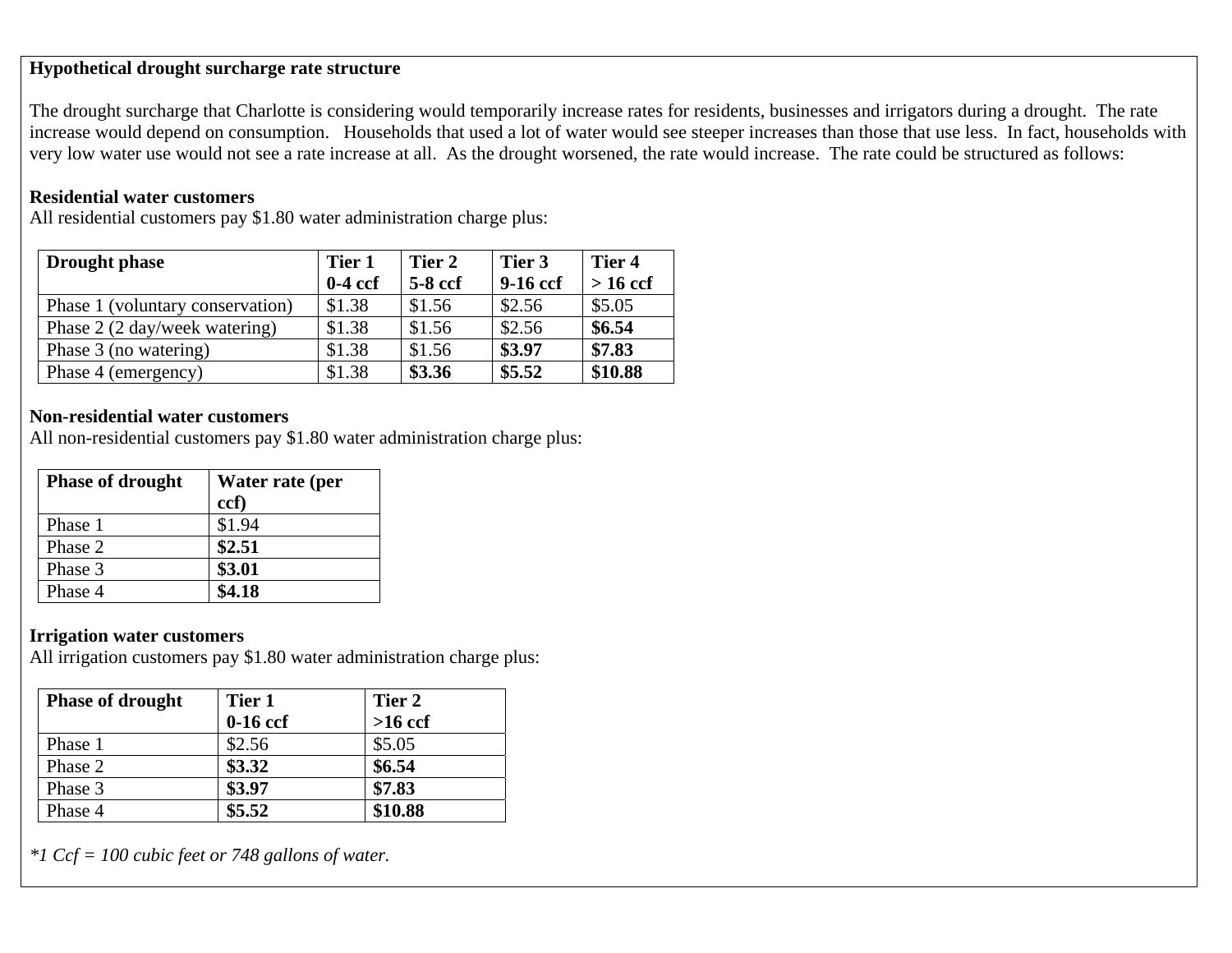| $7:00 - 7:15$ | Group discussion on drought         | • Questions?                                                                                       |
|---------------|-------------------------------------|----------------------------------------------------------------------------------------------------|
|               | surcharge                           | Individuals go around the table and pose their outstanding question. Focus group assistant writes  |
|               |                                     | questions on flip chart. Moderator probes as necessary.                                            |
|               |                                     | $\bullet$ Comments?                                                                                |
|               |                                     | Roundtable discussion of participant's opinions and concerns                                       |
|               |                                     | • Likert scale                                                                                     |
|               |                                     | Participants use TurningPoint remotes to indicate support. Results display on screen.              |
| $7:15 - 7:30$ | Round 3: Presentation on drought    | The facilitator presented the following statements regarding Charlotte-Mecklenburg's rationale for |
|               | surcharge rationale and bill impact | the drought surcharge:                                                                             |
|               |                                     | Charlotte-Mecklenburg Utilities is not-for-profit                                                  |
|               |                                     | CMU's budget for the year based on population and water consumption projections                    |
|               |                                     | In a drought, expenses tend to go up and revenue goes down                                         |
|               |                                     | As a result, the Utility must raise rates permanently to maintain service                          |
|               |                                     | A drought surcharge would help avoid permanent rate increases and promote customer                 |
|               |                                     | conservation                                                                                       |
|               |                                     |                                                                                                    |
|               |                                     | The facilitator then presented the group with the following graphs regarding the impact of the     |
|               |                                     | surcharge on their bills:                                                                          |
|               |                                     | Average water consumption of the group for July 2008-June 2008                                     |
|               |                                     | Corresponding water bill under existing rates                                                      |
|               |                                     | Potential impact of drought surcharge on last year's water bill                                    |
|               |                                     |                                                                                                    |
| $7:30-7:45$   | Group discussion on drought         | • Questions?                                                                                       |
|               | surcharge                           | Individuals go around the table and pose their outstanding question. Focus group assistant writes  |
|               |                                     | questions on flip chart. Moderator probes as necessary.                                            |
|               |                                     | • Comments?                                                                                        |
|               |                                     | Roundtable discussion of participant's opinions and concerns                                       |
|               |                                     | Likert scale                                                                                       |
|               |                                     | Participants use TurningPoint remotes to indicate support. Results display on screen.              |
| $7:45-7:55$   | Summary                             | Moderator recaps the participants' input, verbally.                                                |
| $7:55 - 8:00$ | Conclusion, thanks and money        |                                                                                                    |
|               | distribution                        |                                                                                                    |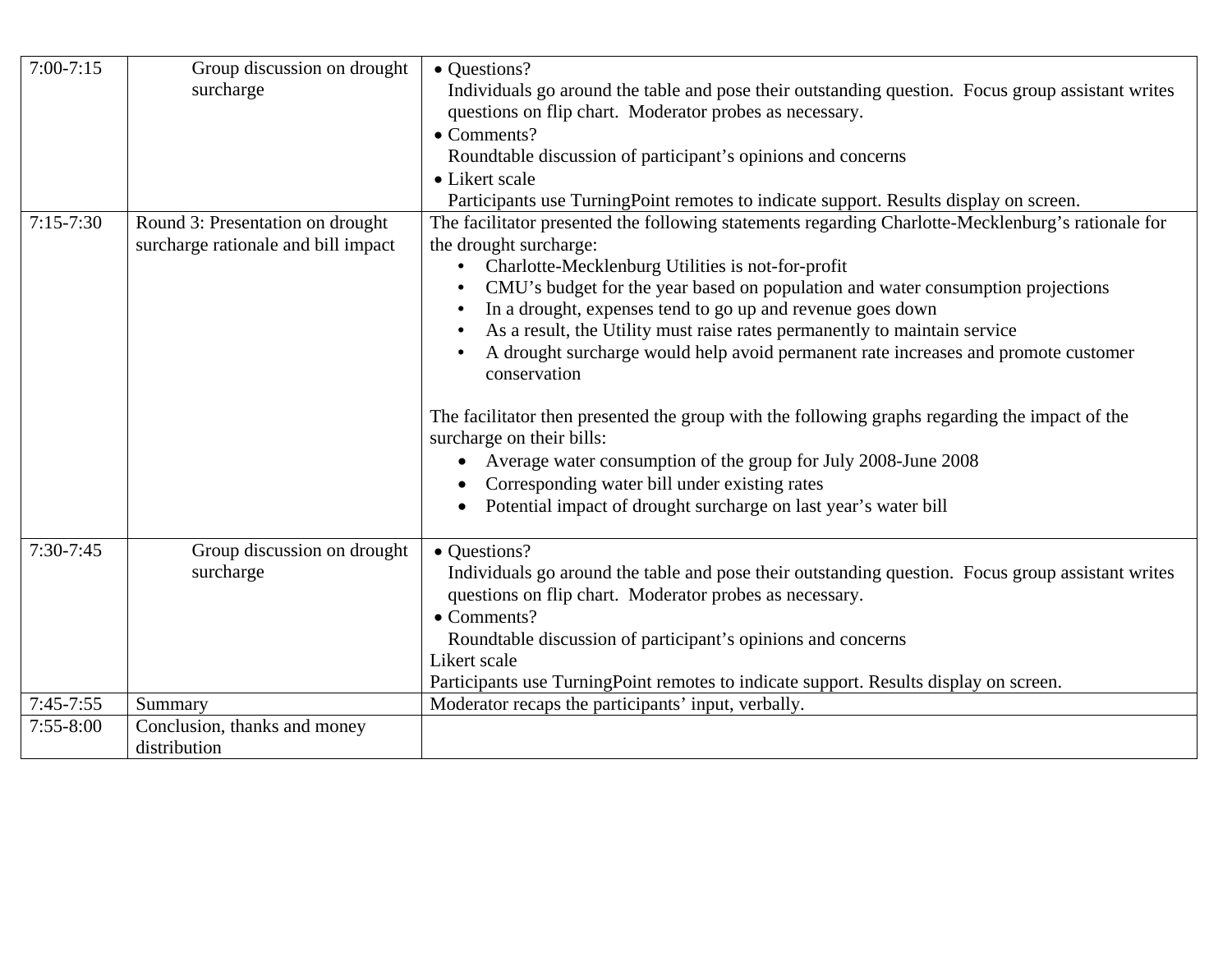## **City Council Member Interviews**

## **Methodology purpose**

I will interview two members of the City Council's Environmental Committee one-on-one about their understanding and support of a drought surcharge for CMU customers/citizens. I chose to conduct formal interviews in order to get the individual reaction of the Council members and to have the opportunity to probe their statements.

## **Assumptions**

Council members serving on the Environmental Committee will have a better understanding of Utilities financing. Their insight will be a more in-depth than other Council members.

## **Participant selection**

I will interview the Chair (Edwin Peacock, Republican, newly elected, Council Member at large) and Vice-Chair (Nancy Carter, Democrat, fifth term, represents District 5) of the Environmental Committee following the October  $20<sup>th</sup>$  CMU staff presentation on rate methodology. If for some reason one or both of these Charlotte city council members is unavailable for interview, I will contact other members of the council until I am able to interview two current members of the city council.

## **Recruitment**

Through Doug Bean, CMU Key Business Executive, I will set up a half-hour meeting with each Council member individually.

## **Time and Place**

Following an Environmental Committee meeting in the Charlotte-Mecklenburg Government Center, where they were introduced to the proposed drought surcharge.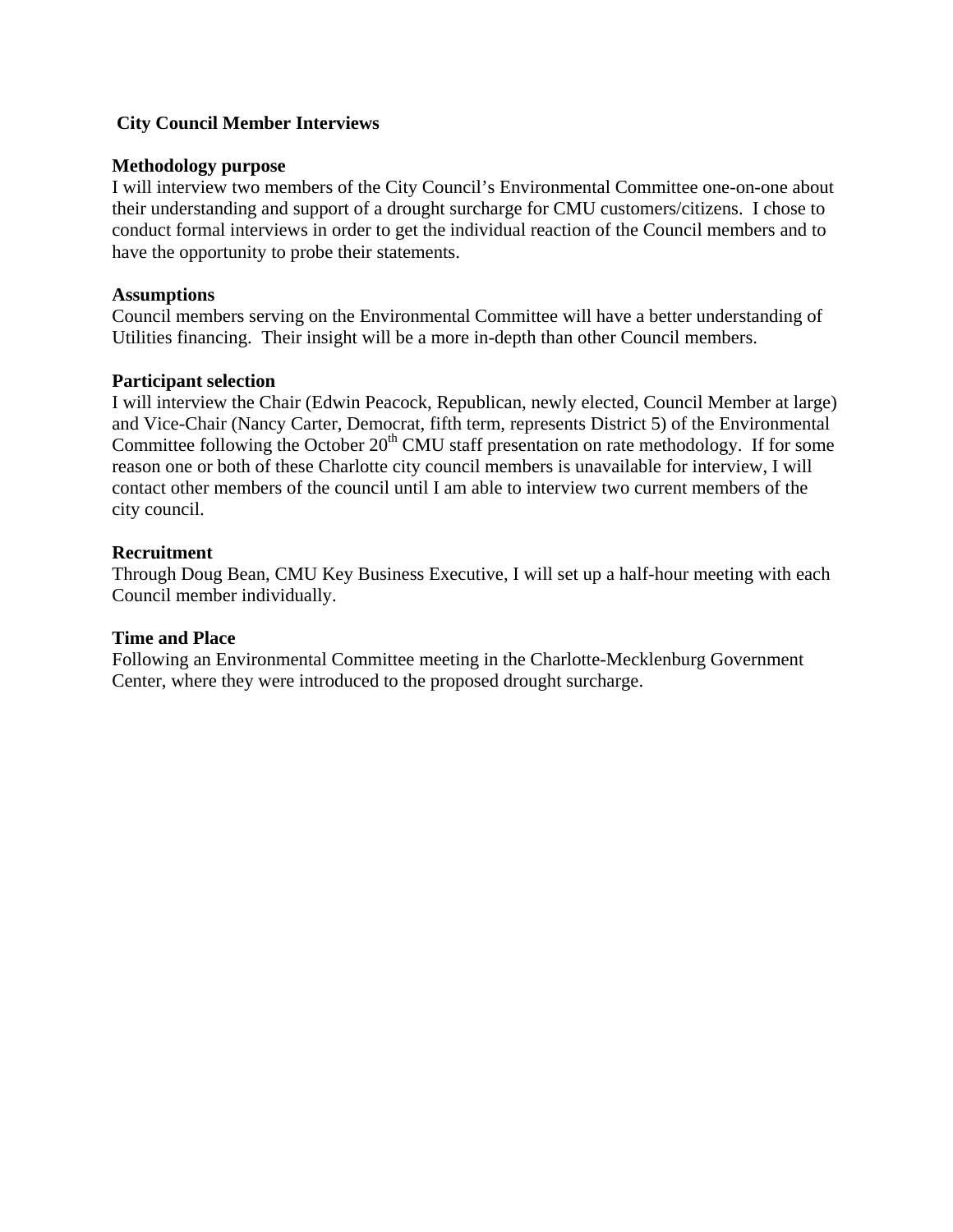# **Appendix B Focus Group Multiple Choice Questions**

|           |                                                                                              | Quad 1              | Quad 2                           | Quad 3              | Quad 4           | <b>Total</b>          |
|-----------|----------------------------------------------------------------------------------------------|---------------------|----------------------------------|---------------------|------------------|-----------------------|
|           | 1. Please choose yes for any use of tap water in your house;                                 |                     |                                  |                     |                  |                       |
|           | choose no if you do not use tap water for that purpose (yes/no)                              |                     |                                  |                     |                  |                       |
|           | Drinking and cooking                                                                         | 7/0                 | 7/0                              | 6/0                 | 8/0              | 28/0                  |
| Essential | Bathing and hygiene                                                                          | 7/0                 | 7/0                              | 6/0                 | 8/0              | 28/0                  |
|           | Laundry                                                                                      | 7/0                 | 7/0                              | 6/0                 | 7/0              | 27/0                  |
|           | Recreation                                                                                   | 4/3                 | 2/4                              | 1/5                 | 3/5              | 10/17                 |
|           | Car washing                                                                                  | 4/3                 | 6/1                              | 2/4                 | 4/4              | 16/12                 |
|           | Discretionary Indoor plants                                                                  | 6/1                 | 7/0                              | 3/3                 | 5/2              | 21/6                  |
|           | Outside plants                                                                               | 6/1                 | 6/1                              | 4/2                 | 5/3              | 21/7                  |
|           | Lawn watering                                                                                | 5/1                 | 3/4                              | 3/3                 | 4/4              | 15/12                 |
|           | 2. Do you regularly (not in drought times) irrigate your lawn?                               |                     |                                  |                     |                  |                       |
|           | Yes, I regularly irrigate my lawn.                                                           | $\overline{2}$      | 1                                | 1                   | 1                | 5                     |
|           | Yes, I irrigate my lawn when it needs it.                                                    | $\overline{2}$      | 2                                | 1                   | $\overline{4}$   | 9                     |
|           | I rarely irrigate my lawn.                                                                   | 1                   | 1                                |                     | 1                | 4                     |
|           | No, I never irrigate my lawn.                                                                | $\overline{2}$      | $\overline{3}$                   | $\overline{3}$      | $\overline{2}$   | 10                    |
|           | 3. What services do you purchase from Charlotte-Mecklenburg                                  |                     |                                  |                     |                  |                       |
|           | Utilities? (Correct answer: water, sewer and stormwater)                                     |                     |                                  |                     |                  |                       |
|           | Sewer, trash and recycling                                                                   | $\overline{3}$      | $\boldsymbol{0}$                 | 2                   | $\mathfrak{Z}$   | 8                     |
|           | Water, sewer and power                                                                       | 1                   | 0                                | $\Omega$            | $\overline{2}$   | 3                     |
|           | Water and sewer                                                                              | 1                   | 1                                |                     | 1                | $\overline{4}$        |
|           | Water, sewer and stormwater                                                                  | $\boldsymbol{0}$    | 6                                | $\overline{3}$      | 1                | 10                    |
|           | Water and trash                                                                              |                     | $\overline{0}$                   | $\overline{0}$      | 1                | $\overline{c}$        |
|           | 4. What do you think is CMU's primary source of revenue? (Correct answer: water use (rates)) |                     |                                  |                     |                  |                       |
|           | Taxes                                                                                        | $\overline{2}$      | 1                                | 1                   | $\boldsymbol{6}$ | 10                    |
|           | Water use (rates)                                                                            | 3                   | 5                                | $\overline{4}$      | 1                | 13                    |
|           | Developer fees                                                                               | 2                   | 1                                | 1                   | 1                | $\sqrt{5}$            |
|           | <b>Ticket</b> sales                                                                          | $\boldsymbol{0}$    | 0                                | $\overline{0}$      | $\overline{0}$   | $\boldsymbol{0}$      |
|           | 5. What is your primary method of paying your water bill?                                    |                     |                                  |                     |                  |                       |
|           | Physically drop off the check                                                                | $\boldsymbol{0}$    | 1                                | $\boldsymbol{0}$    | 3                | $\overline{4}$        |
|           | Mail in payment                                                                              | $\overline{4}$      | 3                                | $\overline{4}$      | 2                | 13                    |
|           | Pay online with debit or credit card                                                         | $\overline{2}$      | $\overline{2}$                   | 1                   | 2                | 7                     |
|           | Automatic draft from bank account                                                            | 1                   | 1                                | $\Omega$            | $\boldsymbol{0}$ | $\sqrt{2}$            |
|           | Don't pay my bill                                                                            | $\boldsymbol{0}$    | $\boldsymbol{0}$                 | $\overline{0}$      | $\boldsymbol{0}$ | $\boldsymbol{0}$      |
|           | 6. How many people, on average, lived in your house from July                                |                     |                                  |                     |                  |                       |
|           | 1, 2007 to June 30, 2008?                                                                    |                     |                                  |                     |                  |                       |
|           | $\overline{c}$                                                                               | $\overline{2}$<br>2 | $\boldsymbol{0}$                 | $\overline{3}$<br>1 | 0                | 5<br>7                |
|           | 3                                                                                            |                     | $\mathfrak{Z}$<br>$\overline{c}$ | 2                   |                  |                       |
|           | 4                                                                                            | $\overline{2}$      | $\overline{c}$                   | $\boldsymbol{0}$    | 3                | 6<br>$\boldsymbol{7}$ |
|           | 5                                                                                            | $\boldsymbol{0}$    | 0                                | $\boldsymbol{0}$    | 3                | 3                     |
|           | 6                                                                                            | 0                   | $\theta$                         | $\theta$            | $\overline{0}$   | $\boldsymbol{0}$      |
|           | 7                                                                                            | 0                   | 0                                | $^{(1)}$            | 0                | $\boldsymbol{0}$      |
|           | 8                                                                                            | $\theta$            | 0                                | $\theta$            | $\theta$         | $\boldsymbol{0}$      |
|           | >8                                                                                           | $\boldsymbol{0}$    | 0                                | $\theta$            | 0                | $\boldsymbol{0}$      |
|           | 7. What is your annual household income?                                                     |                     |                                  |                     |                  |                       |
|           | \$0-40K                                                                                      | 1                   | 1                                | $\overline{3}$      | 1                | 6                     |
|           | \$40 - 80K                                                                                   | 2                   |                                  | $\mathfrak{2}$      | 2                | 7                     |
|           | \$80-120K                                                                                    | $\mathfrak{Z}$      | 4                                | $\boldsymbol{0}$    | $\overline{4}$   | 11                    |
|           |                                                                                              |                     |                                  |                     |                  |                       |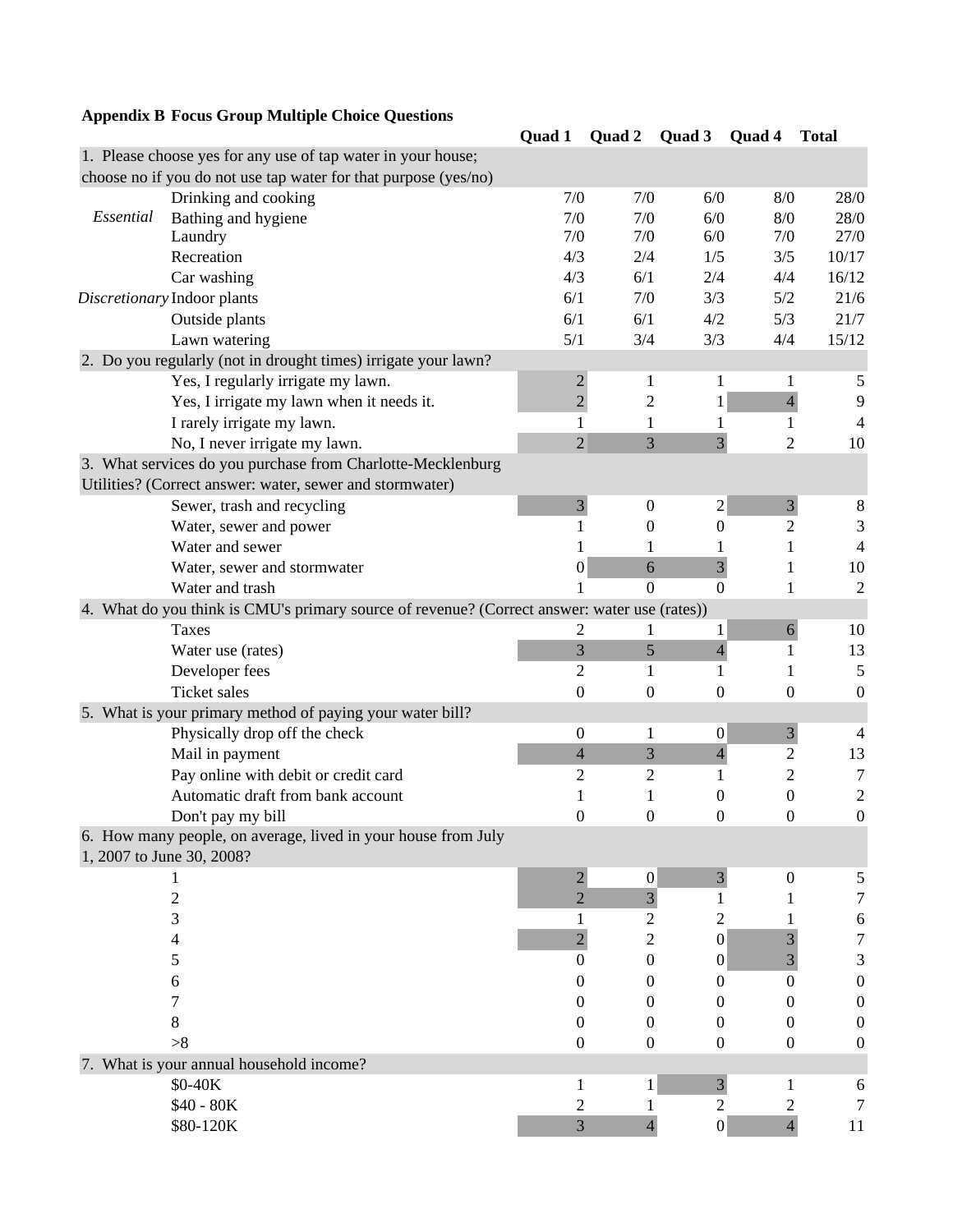| $>\$120K$                                                          | 1                | 1                | $\boldsymbol{0}$ | 1                | 3                |
|--------------------------------------------------------------------|------------------|------------------|------------------|------------------|------------------|
| 8. How well do you think CMU informs its citizens of water         |                  |                  |                  |                  |                  |
| issues?                                                            |                  |                  |                  |                  |                  |
| Very well                                                          | 1                | 1                | 1                | <b>NA</b>        | 3                |
| Well                                                               | $\overline{c}$   | $\overline{c}$   | 1                | <b>NA</b>        | 5                |
| Okay                                                               | 3                | $\overline{4}$   | $\overline{2}$   | NA               | 9                |
| Poor                                                               | 1                | $\boldsymbol{0}$ | 1                | NA               | $\sqrt{2}$       |
| Very poor                                                          | $\boldsymbol{0}$ | $\boldsymbol{0}$ | $\boldsymbol{0}$ | <b>NA</b>        | $\boldsymbol{0}$ |
| 9. How well do you think CMU implements policies to protect        |                  |                  |                  |                  |                  |
| the environment and encourage conservation?                        |                  |                  |                  |                  |                  |
| Very well                                                          | $\mathbf{0}$     | $\boldsymbol{0}$ | $\mathbf{0}$     | NA               | $\boldsymbol{0}$ |
| Well                                                               | 2                | 1                | 2                | <b>NA</b>        | 5                |
| Okay                                                               | $\overline{4}$   | 5                | $\overline{3}$   | NA               | 12               |
| Poor                                                               | $\mathbf{0}$     | $\boldsymbol{0}$ | $\boldsymbol{0}$ | NA               | $\boldsymbol{0}$ |
| Very poor                                                          | 1                | 1                | $\overline{0}$   | <b>NA</b>        | $\overline{c}$   |
| 10. How well you do feel CMU handles its billing services?         |                  |                  |                  |                  |                  |
| Very well                                                          | 3                | 1                | 2                | <b>NA</b>        | 6                |
| Well                                                               | 1                | $\overline{4}$   | $\overline{3}$   | <b>NA</b>        | $\,8\,$          |
| Okay                                                               | 1                | 1                | $\boldsymbol{0}$ | <b>NA</b>        | $\overline{c}$   |
| Poor                                                               | 2                | 1                | 1                | NA               | $\overline{4}$   |
| Very poor                                                          | $\boldsymbol{0}$ | $\boldsymbol{0}$ | $\boldsymbol{0}$ | NA               | $\boldsymbol{0}$ |
| 11. Overall, how do you feel your household managed the            |                  |                  |                  |                  |                  |
| drought?                                                           |                  |                  |                  |                  |                  |
| Very well                                                          | $\overline{4}$   | 3                | $\mathbf{2}$     | $\mathfrak{S}$   | 14               |
| Well                                                               | 3                | $\overline{4}$   | 1                | 1                | 9                |
| Okay                                                               | 0                | $\mathbf{0}$     | $\overline{3}$   | 2                | 5                |
| Poor                                                               | 0                | 0                | $\boldsymbol{0}$ | $\boldsymbol{0}$ | $\boldsymbol{0}$ |
| Very poor                                                          | $\theta$         | 0                | 0                | $\boldsymbol{0}$ | $\boldsymbol{0}$ |
| 12. Please choose yes for any conservation measures you took       |                  |                  |                  |                  |                  |
| during the drought; choose no if you do not use tap water for that |                  |                  |                  |                  |                  |
| purpose (yes/no)                                                   |                  |                  |                  |                  |                  |
| Follow water restrictions                                          | 6/0              | 7/0              | 6/0              | 7/1              | 26/1             |
| Stop lawn watering all together                                    | 2/2              | 2/5              | 3/2              | 6/2              | 13/11            |
| Take shorter showers                                               | 3/4              | $2/5$            | 3/3              | $0/8$            | $8/20$           |
| Turn water off when brushing your teeth                            | 5/1              | 6/1              | 2/4              | 1/7              | 14/13            |
| Purchase water saving devices                                      | 0/7              | 3/4              | 2/4              | 2/6              | 7/21             |
| Reuse water in the house                                           | 2/5              | 2/5              | 2/3              | 1/7              | 7/20             |
| Anything else to save water                                        | 2/3              | 1/5              | 4/2              | 2/5              | 9/15             |
| 13. Overall, how well do you feel your community managed the       |                  |                  |                  |                  |                  |
| drought?                                                           |                  |                  |                  |                  |                  |
| Very well                                                          | 1                | $\boldsymbol{0}$ | $\boldsymbol{0}$ | 3                | 4                |
| Well                                                               | $\mathbf{1}$     | $\overline{4}$   | $\overline{2}$   | $\mathbf{I}$     | 8                |
| Okay                                                               | $\overline{3}$   | $\mathfrak{Z}$   | 3                | $\overline{4}$   | 13               |
| Poor                                                               | 1                | $\boldsymbol{0}$ | $\mathbf{1}$     | $\overline{0}$   | $\overline{2}$   |
| Very poor                                                          | $\boldsymbol{0}$ | $\boldsymbol{0}$ | $\boldsymbol{0}$ | $\boldsymbol{0}$ | $\boldsymbol{0}$ |
|                                                                    |                  |                  |                  |                  |                  |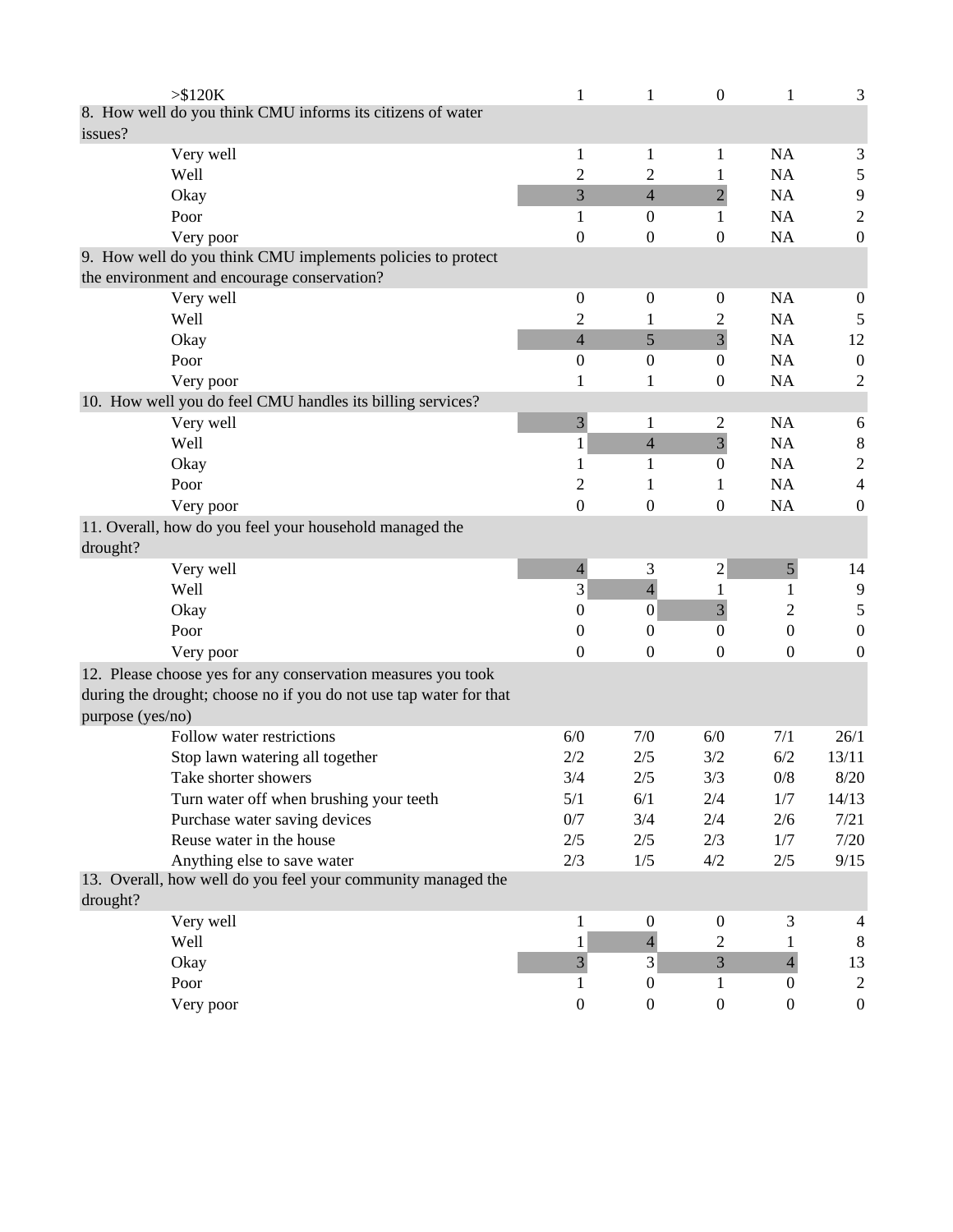# **Appendix C: Theme Dictionary and Focus Group Themes**

The following themes were assigned to statements made in the focus groups, as recorded by the assistant and moderator. The assignments were uploaded into IBM's Many Eye's open source program run by the Collaborative User Experience at:

http://manyeyes.alphaworks.ibm.com/manyeyes/ and visualized into a Word Cloud, or wordle.

A Word Cloud gives greater prominence to repeated words; the size of a word is proportional to the quantity associated with that word, which, in the case of free text, is the word count. The following is a word cloud of the previous paragraph:

| focus<br>words<br>groups greater program themes assistant associated previous<br>recorded the statements repeated open<br>uploaded $\text{following}$ moderator experience<br>gives source proportional assigned assigned to the proportional assigned in the<br>uploaded $f_{\text{Case}}$<br>case gives source<br>http://manyeyes.alphaworks.ibm.com/manyeyes<br>prominence<br>collaborative<br>visualized<br>assignments<br>ibm'squantity<br>paragrap<br>ClO11 | assigned<br>count<br>text<br>size<br>user<br>run |
|-------------------------------------------------------------------------------------------------------------------------------------------------------------------------------------------------------------------------------------------------------------------------------------------------------------------------------------------------------------------------------------------------------------------------------------------------------------------|--------------------------------------------------|
| Created on Many Eyes (http://many-eyes.com) C IBM                                                                                                                                                                                                                                                                                                                                                                                                                 |                                                  |

### **Admin**

Administrative questions asked to clarify a statement or a handout

#### **Alternative Resources (Alternatives)**

Suggestions and ideas that CMU find and use other sources of water and revenue

#### **Appreciation**

Statement that customers would like recognition from the utility for their conservation (and rate paying) efforts

#### **Application**

Questions about the timing and process of a drought surcharge; who pays and how much?

#### **Communication**

The need for more direct correspondence from CMU

#### **Community**

Statements that reflected the idea that "we are all in this together"

#### **Comparison**

Ideas and lessons learned from other cities across the nation

#### **Conservation**

General ideas about conservation, but they usually fell into one of the three specific categories regarding conservation

**Education:** Need for conservation education in the schools **Personal:** Either a story of personal story or reference to conservation strategies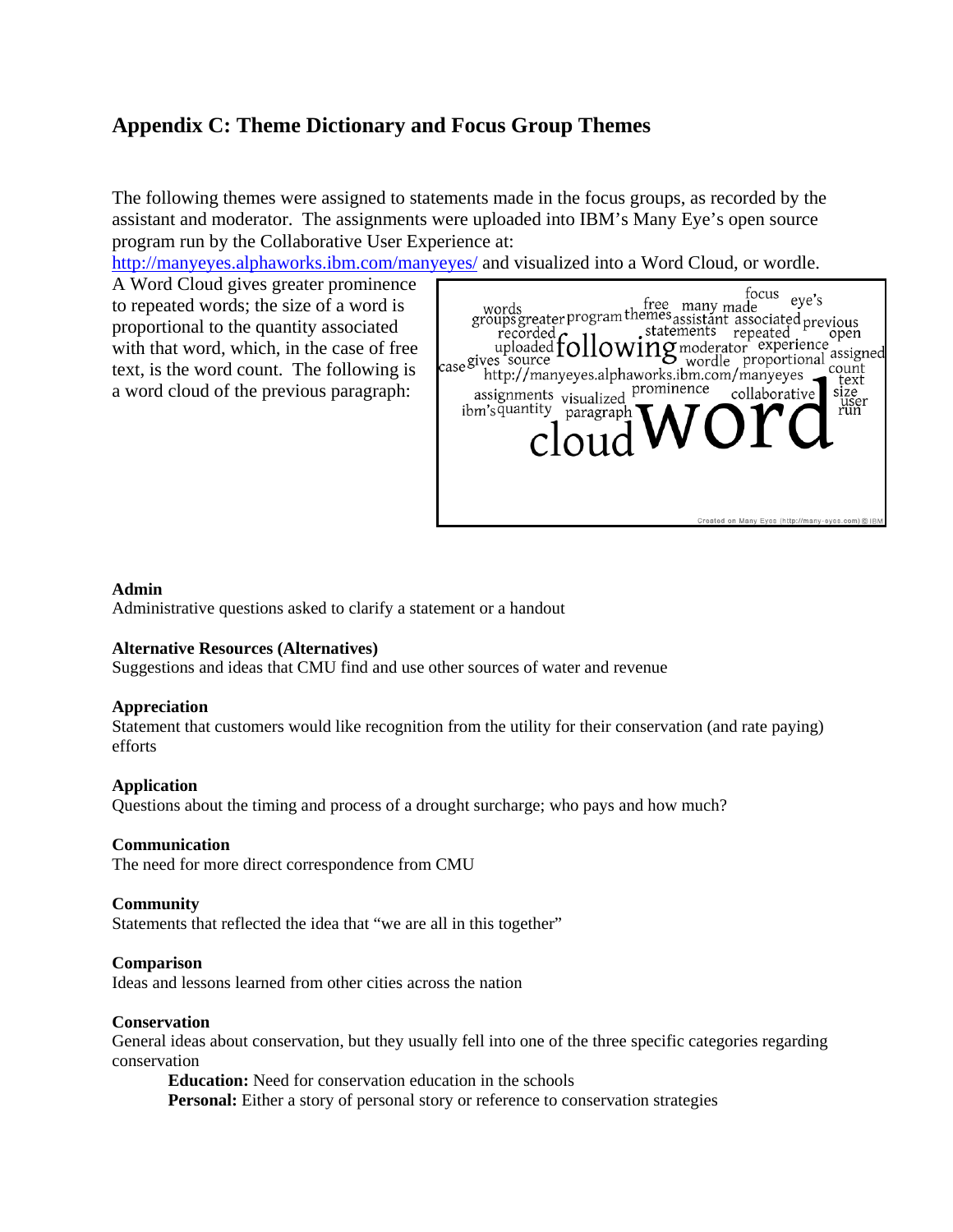**Ideas:** Conservation programming ideas for the utility (besides education)

### **Cost**

Questions and comments about the cost of a drought surcharge

#### **Development**

Statements about Mecklenburg County growth and development

#### **Done**

Expression that Charlotte-Mecklenburg Utilities had already implemented a drought surcharge

#### **Dissent**

Outright objection to the drought surcharge

#### **Drought Severity (drought)**

Anecdotes about how bad the drought was

#### **Effectiveness**

Comments about how well the drought surcharge would promote conservation and/or recover revenue for the utility, broken into two categories

**Overall:** Statements on how the drought surcharge would affect others and/or CMU Personal: Anticipated household impact/reaction to drought surcharge

#### **Equity**

Questions and comments regarding the fair application of the drought surcharge; it also includes questions and comments regarding the unfair water usage of others during a drought

### **Future**

Statements about the future of water supply

#### **Input**

Expressions about customer contribution and control over the rate setting and other utility processes

#### **Interconnection**

Comments about CMU's sale and purchase of water from other communities

#### **Justification**

Questions and comments regarding the reasoning and calculations behind a drought surcharge; also includes sentiments of understanding

#### **Paradox**

The idea that drought surcharges are not for conservation, if they were they would only keep going up and up

#### **Powerless**

Comments that implied a sense of subjection and/or contradictory messages from other organizations

#### **Punishment**

Questions and comments that conveyed a sense that a drought surcharge is retribution for conservation in drought time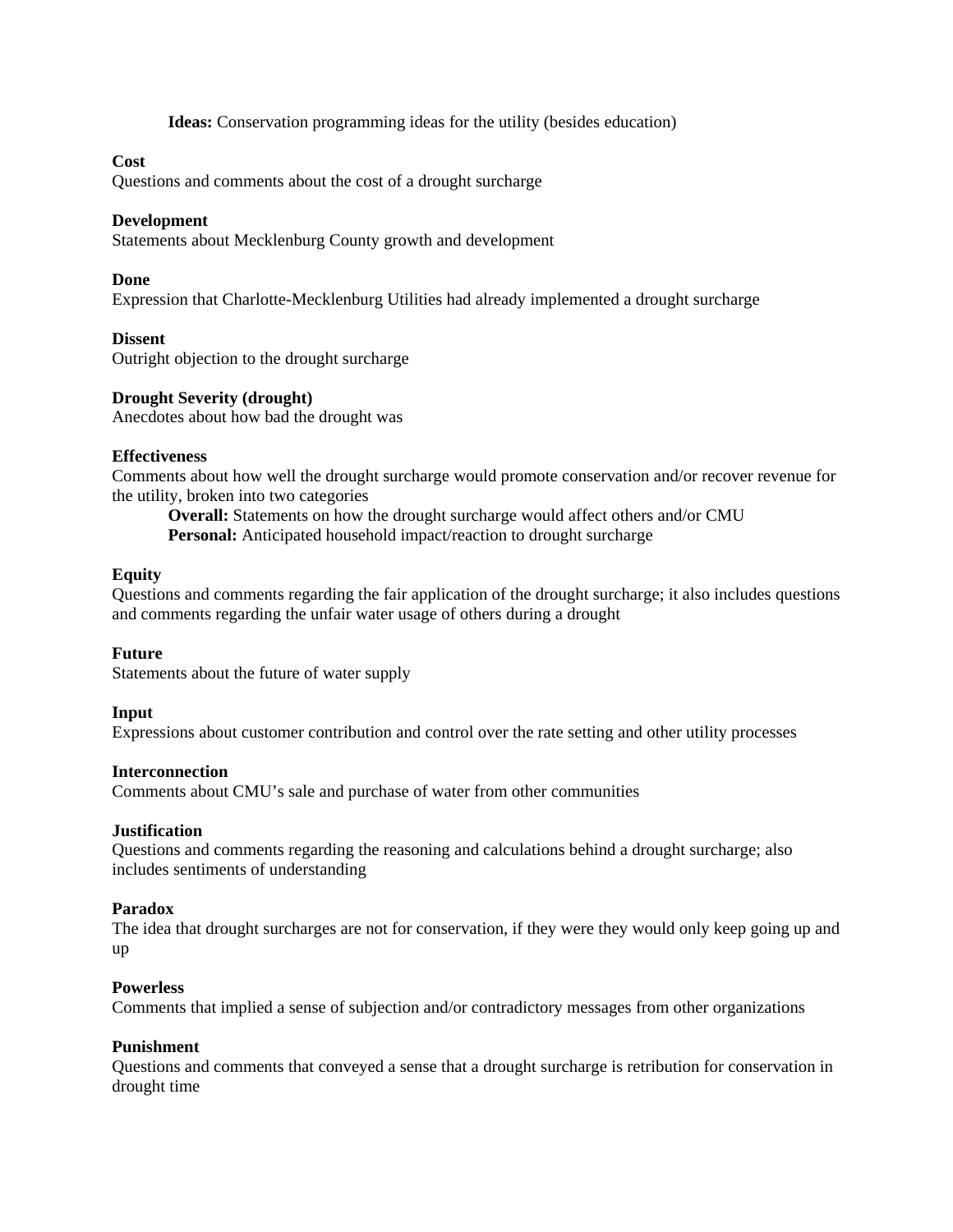## **Utility Accountability (Accountability)**

Questions and comments about where the additional revenue from the drought surcharge were actually going : in general, these statements were rooted in a lack of trust of the utility

## **Utility Efficiency (Efficiency)**

Questions and comments about how economically the utility uses the funds it has

#### **Utility Finance (Finance)**

Questions and comments about the finances of the utility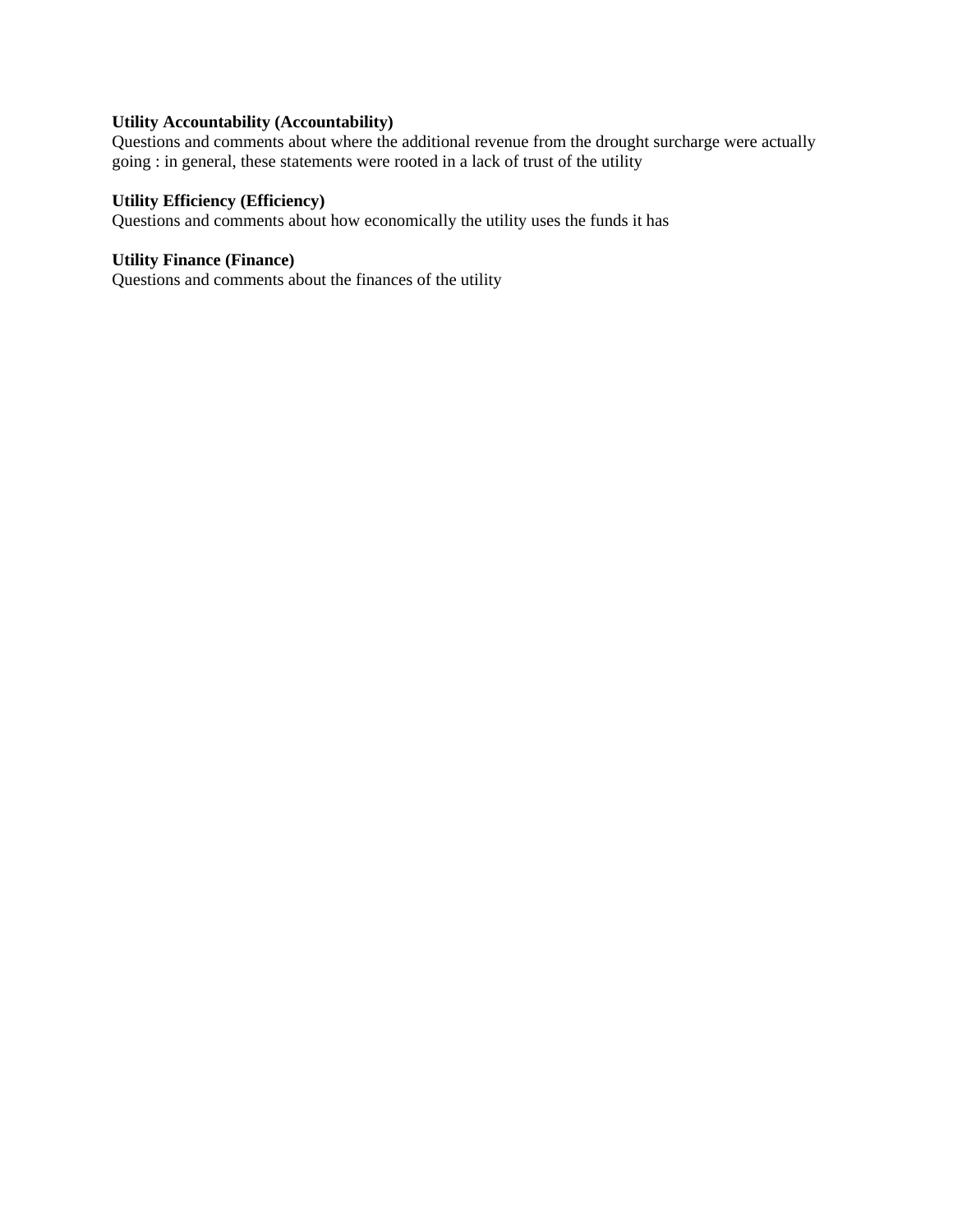|         | <b>Round 1: Headline</b>                                                                                                             |                                 |                                                                                                                                                                                                                                                                                                                                                                                                                                                                                                                                                                                                                                                                                                                                                                                                                                                                                                                                                                                                                                                                                                                       |                                                     |                |  |  |  |
|---------|--------------------------------------------------------------------------------------------------------------------------------------|---------------------------------|-----------------------------------------------------------------------------------------------------------------------------------------------------------------------------------------------------------------------------------------------------------------------------------------------------------------------------------------------------------------------------------------------------------------------------------------------------------------------------------------------------------------------------------------------------------------------------------------------------------------------------------------------------------------------------------------------------------------------------------------------------------------------------------------------------------------------------------------------------------------------------------------------------------------------------------------------------------------------------------------------------------------------------------------------------------------------------------------------------------------------|-----------------------------------------------------|----------------|--|--|--|
| Person  | <b>Questions</b>                                                                                                                     | <b>Themes</b>                   | <b>Opinions</b>                                                                                                                                                                                                                                                                                                                                                                                                                                                                                                                                                                                                                                                                                                                                                                                                                                                                                                                                                                                                                                                                                                       | <b>Themes</b>                                       | <b>Support</b> |  |  |  |
| $1 - 1$ | Why is it going up?                                                                                                                  | Justification                   | All along you told me you could change the world, turns out you are right. We might not want to do it, but we might have to if<br>we want water. I think it is unfair that some might cut on watering lawns and others are not. Neighbors grass is green and I<br>didn't water all summer, and that ticks me off! We have the resources for water, the ocean. They are trying to find ways to<br>remove the salt from ocean water. We haven't put as much development into that as they should. Develop other sources.                                                                                                                                                                                                                                                                                                                                                                                                                                                                                                                                                                                                | Future; Equity;<br>Alternative<br><b>Resources</b>  | 3              |  |  |  |
| $1 - 2$ | If one uses a lot of water, would it vary what the surcharge<br>would be? (Does the surcharge vary in level based on<br>consumption) | Application                     | Get our supply from local areas. We can get water locally. I also saw on TV that they are recycling water from our toilets.<br>Let's do that.                                                                                                                                                                                                                                                                                                                                                                                                                                                                                                                                                                                                                                                                                                                                                                                                                                                                                                                                                                         | Alternative<br>Resources:<br>Conservation<br>(Idea) | 6              |  |  |  |
| $1 - 3$ | Why?                                                                                                                                 | Justification                   | Tomorrow begins today. We need to come up with better solutions than to raise rates. We find solutions that would be better<br>than digging into our pockets for these solutions. Is there something else we could do? We need long term solutions instead<br>of an impulse or a tax on something temporary. Add to his title: need to go to the school system and educate the students on incoveriency,<br>water problems. Have an ex student who developed a project on water and sanitation in developing countries. We need to go<br>to schools to come up with new ideas - ask the students to develop ideas. Students can be creative.                                                                                                                                                                                                                                                                                                                                                                                                                                                                          | Future; Alternative<br>Resources;<br>(Education)    | $\overline{2}$ |  |  |  |
| $1 - 4$ | How much would it go up? Is that not illegal? Is that not a<br>hidden tax? Is it for profit?                                         | Cost; Utility<br>Accountability | Surcharge is not going to make it better as far as water is concerned. If we educate while younger, we get them while young<br>and train them to conserve                                                                                                                                                                                                                                                                                                                                                                                                                                                                                                                                                                                                                                                                                                                                                                                                                                                                                                                                                             | Effectiveness:<br>Conservation<br>(Education)       |                |  |  |  |
| $1 - 5$ | How much would it go up?                                                                                                             | Cost                            | Savor the quality of life -- I know that if the water levels go too low, we would have to pay more for electrical and might even<br>be cut off, which is what I am worried about. I would rather pay more to prevent being cut off from electricity or other services.                                                                                                                                                                                                                                                                                                                                                                                                                                                                                                                                                                                                                                                                                                                                                                                                                                                | Drought severity                                    | 5              |  |  |  |
| $1 - 6$ | Can they charge others besides the homeowner? Maybe<br>developer?                                                                    | Equity                          | They did discuss this and they said they we are not using enough water and that the utility is losing money, so that's the<br>reason behind a drought surcharge. Governor had commercials on TV with kids about conserving water                                                                                                                                                                                                                                                                                                                                                                                                                                                                                                                                                                                                                                                                                                                                                                                                                                                                                      | Justification;<br>Conservation<br>(Education)       | $\overline{2}$ |  |  |  |
| $1 - 7$ | No questions                                                                                                                         |                                 | Picture of crowds, overpopulation. We cannot conserve enough because population is growing and resources are steady.<br>Education is important but when you start affecting the pocket, it is more effective than education alone. Related example:<br>one store in Charlotte called Aldi - you don't see any shopping cart anywhere in the parking lot. Because you have to spend a<br>quarter if you don't return the cart. Other shops don't charge and carts are everywhere. In Aldi, everyone, rich or poor, return<br>the cart JUST for the quarter!! Spend more money on water, automatically start saving. If you send a big truck to pick up<br>small boxes - why not tell the people to come and drop off the recycling and pay them for doing that, instead of driving those<br>big trucks everywhere and less expensive than doing that. Send the customer incentive (financial) to go and recycle<br>themselves. Education isn't alone, because smart or not people in Aldi all return the carts back. Reward the customers that<br>are conserving the most. Put the charge o the people using the most. | Development;<br><b>Effectiveness</b>                |                |  |  |  |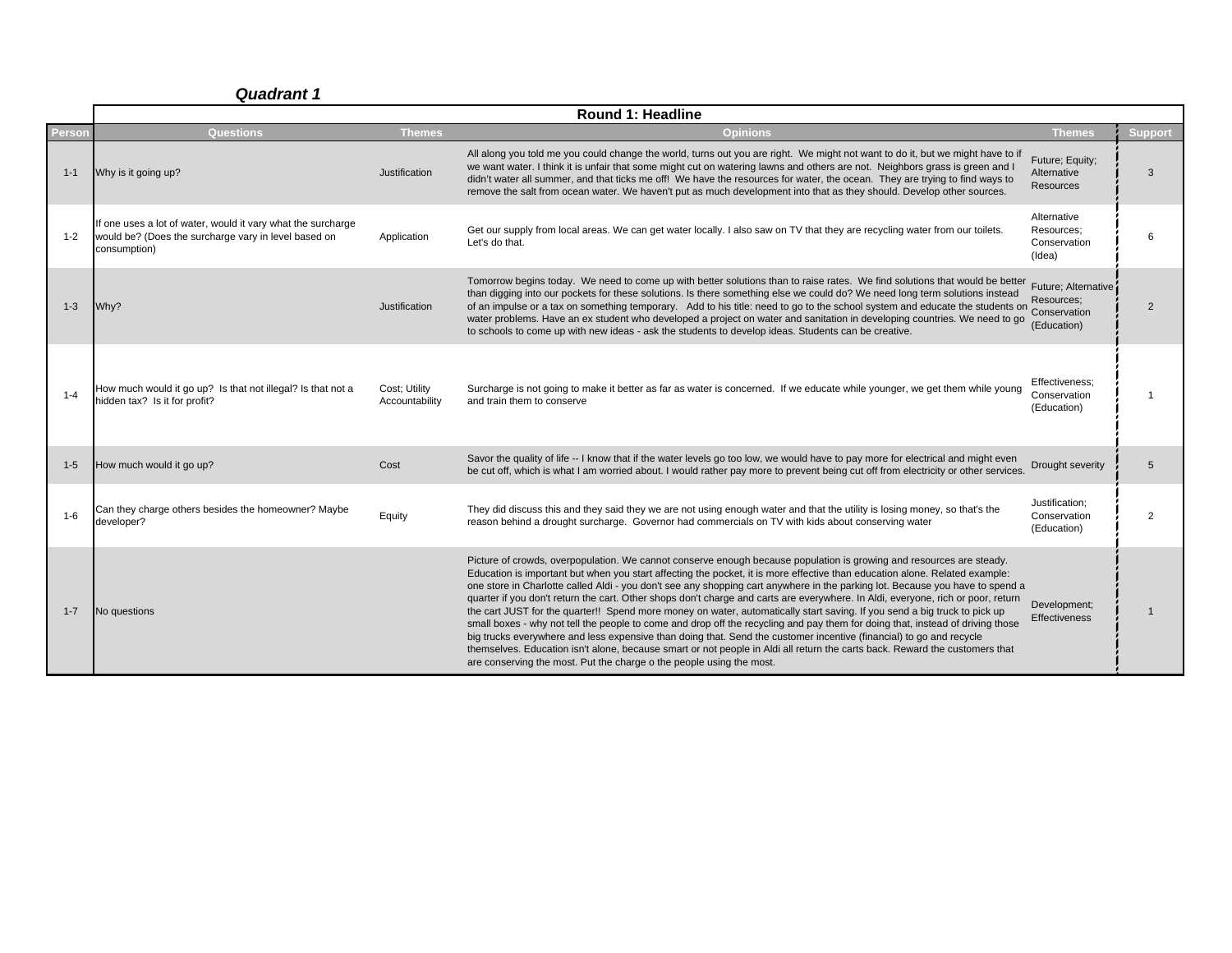|         | <b>Round 2: Rate Structure</b>                                                                                                                                                                              |                                                 |                                                                                                                                                                                                                                                                                                                                                                                                                                                                                                                                                                                                                                                                                                                                                                                                                                                                              |                                                             |                |  |  |
|---------|-------------------------------------------------------------------------------------------------------------------------------------------------------------------------------------------------------------|-------------------------------------------------|------------------------------------------------------------------------------------------------------------------------------------------------------------------------------------------------------------------------------------------------------------------------------------------------------------------------------------------------------------------------------------------------------------------------------------------------------------------------------------------------------------------------------------------------------------------------------------------------------------------------------------------------------------------------------------------------------------------------------------------------------------------------------------------------------------------------------------------------------------------------------|-------------------------------------------------------------|----------------|--|--|
| Person  | Questions                                                                                                                                                                                                   | <b>Themes</b>                                   | <b>Opinions</b>                                                                                                                                                                                                                                                                                                                                                                                                                                                                                                                                                                                                                                                                                                                                                                                                                                                              | <b>Themes</b>                                               | <b>Support</b> |  |  |
| $1 - 1$ | You don't have to pay for well water right?                                                                                                                                                                 | Equity                                          | The meter readers drive by and don't even get out, and read the meter (in response to Sandy's question about the meter).<br>have plastic flowers and people were asking me how my flowers were still alive. I said I don't know! I had plastic flowers!!<br>No watering at night! Idea for conservation: Can also put slate on the roof                                                                                                                                                                                                                                                                                                                                                                                                                                                                                                                                      | Miscellaneous;<br>Conservation<br>(Personal)                | 5              |  |  |
| $1 - 2$ | No questions                                                                                                                                                                                                | No questions                                    | Companies are getting off cheap and I think they can be charged more because you KNOW that big plants use a lot of water. Equity;<br>Companies, big users, commercial. Use Astroturf grass. So green, looks so beautiful! I didn't know it wasn't Astroturf!! Cut<br>off peak water use.                                                                                                                                                                                                                                                                                                                                                                                                                                                                                                                                                                                     | Conservation<br>(Idea)                                      | 6              |  |  |
| $1 - 3$ | How would you stop them [from watering] unless you have<br>water police? Don't "they" sell water to Cabarrus County?<br>CMU should make them pay the surcharge.                                             | Miscellaneous;<br>Interconnection               | Even neighborhoods do that too (water their lawns). Homeowners HOAs, etc. If you don't follow the watering restrictions, you Powerless;<br>get fined. People were looking for creative ways to circumvent the rules. We were told to use creative ways to keep lawns<br>green. That means before I shower I have to ask do I want to buy water for my shower?                                                                                                                                                                                                                                                                                                                                                                                                                                                                                                                | Effective<br>(Personal)                                     |                |  |  |
| $1 - 4$ | What does the average household use? Or IS there an<br>average? Does CMU have to publically publish its balance<br>sheet?                                                                                   | Admin; Utility<br>Accountability                | This year they were asking for outdoor conservation, but government buildings outside were irrigating. It's hard to conserve<br>when you see that. Some people had well water versus city water and they are not under the same restrictions as the people<br>with city water and that is causing some animosity. One neighbor has city and neighbor has well water, and one can water<br>and one doesn't. How do you know who has well water or city water? One person was told I know you are all on well water<br>but you have you conserve too because everyone else is doing it too. I think you have to get back to educating people. I use<br>water out of the cooler. Normally it's nasty. But if water is not coming out of the faucet what are your choices? I lived here all<br>my life and I have NEVER seen the lake as bad as it was last year. It was AWFUL!! | Equity;<br>Conservation<br>(Education);<br>Drought severity | 3              |  |  |
| $1 - 5$ | ccfs are what unit? Is \$1.80 something everyone pays? Are<br>we in phase 1 all the time? Doesn't water get turned off after Admin<br>three violations?                                                     |                                                 | No comment                                                                                                                                                                                                                                                                                                                                                                                                                                                                                                                                                                                                                                                                                                                                                                                                                                                                   | No comment                                                  | 6              |  |  |
| $1 - 6$ | Is the tier 1, tier 2 the amount of people in the household? Is<br>there a meter you can use to see how much you are using?<br>Why can't they sell rain barrels and other things? People<br>would buy them! | Admin;<br>Conservation<br>(Idea)                | Take a look at people living on the water, see if they are pumping water from the lake. They restrict in other places. You're<br>taking water out of the lake, and I can't get my boat on the lake! You don't get any satisfaction or motivation without hitting<br>them in the pocket book.                                                                                                                                                                                                                                                                                                                                                                                                                                                                                                                                                                                 | Equity:<br><b>Effectiveness</b><br>(Overall)                | 3              |  |  |
| $1 - 7$ | Who policies CMU's efficiency? Why are they charging users<br>more? Are they going to increase CMU's efficiency? Why<br>don't we invest money in why we have the drought? (i.e.<br>global warming)          | Utility Efficiency;<br>Justification;<br>Future | They have a meter that emits signals so you don't have to get to anymore (in response to question re: meters). I have a<br>pump on the water and there are restrictions as well. I don't want my yard to be green. I stopped watering even though I had Conservation<br>a right to pump, but I stopped anyway because of being a good neighbor. One method that's possible - maybe if the situation (Personal);<br>gets bad - gauge the water. Put restrictions on the line and you buy 1 cm per hour, or 2, so everyone has to have a reservoir<br>to get water. You don't waste water that way! It's not rationing. Have it all the time, but you cannot take from the line without (Idea)<br>paying for it.                                                                                                                                                               | Conservation                                                | 5              |  |  |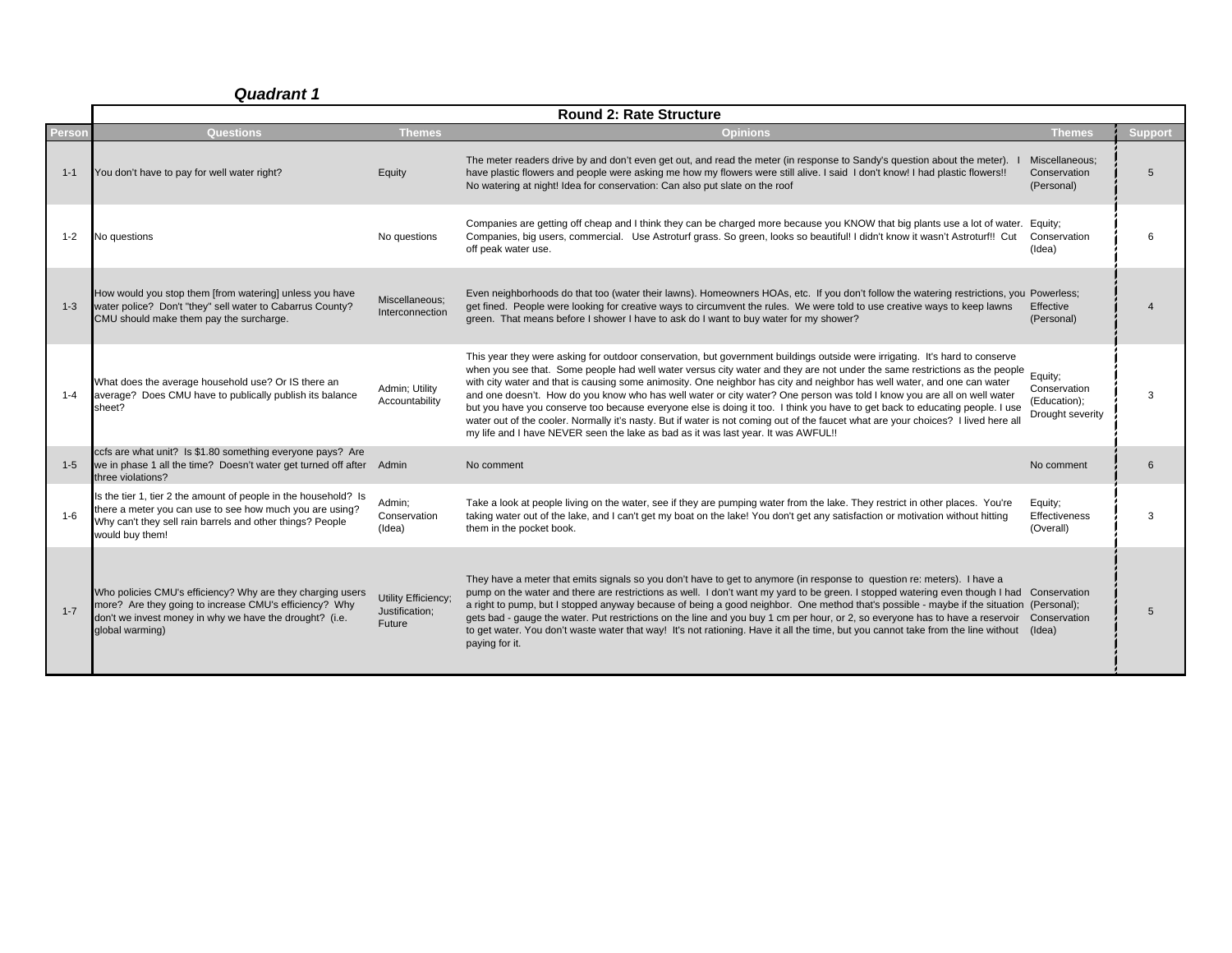|               | Round 3: CMU Rationale and Bill Impact                                                                                                                                                                                                                                                                        |                                                 |                                                                                                                                                                                                                                                                                                                                                                                                                                                                                                                                                                                                                                                                                                                                                                                        |                                                     |         |  |
|---------------|---------------------------------------------------------------------------------------------------------------------------------------------------------------------------------------------------------------------------------------------------------------------------------------------------------------|-------------------------------------------------|----------------------------------------------------------------------------------------------------------------------------------------------------------------------------------------------------------------------------------------------------------------------------------------------------------------------------------------------------------------------------------------------------------------------------------------------------------------------------------------------------------------------------------------------------------------------------------------------------------------------------------------------------------------------------------------------------------------------------------------------------------------------------------------|-----------------------------------------------------|---------|--|
| <b>Person</b> | Questions                                                                                                                                                                                                                                                                                                     | <b>Themes</b>                                   | <b>Opinions</b>                                                                                                                                                                                                                                                                                                                                                                                                                                                                                                                                                                                                                                                                                                                                                                        | Themes                                              | Support |  |
| $1 - 1$       | Why don't they hire me to write tickets on cheaters of<br>conservation? Do they sell water to someplace? Cabarrus<br>county or something? Make OTHER counties pay the<br>surcharge!                                                                                                                           | <b>Utility Finance:</b><br>Comparison           |                                                                                                                                                                                                                                                                                                                                                                                                                                                                                                                                                                                                                                                                                                                                                                                        | No comment                                          | 6       |  |
| $1 - 2$       | watched a special on TV and they salt the clouds and they<br>create rain! Why don't we send airplanes to do that?                                                                                                                                                                                             | Alternative<br>Resources                        | We had a water break two years ago. Took them a week to fix it, such a waste. They said they were too busy. You would<br>think that they would be able to cut the water off. They need to be more efficient. Water is very cheap here!! I am concerned Utility Efficiency;<br>about other places! Compared to other places I saw, I was pleased with my water bill here!! Look at other states and see<br>how rates compare. If they raise rates across the board slightly it will cover it, and they won't need a drought surcharge.                                                                                                                                                                                                                                                  | Comparison; Cost                                    | 6       |  |
| $1 - 3$       | No question                                                                                                                                                                                                                                                                                                   | No questions                                    | I'm leaning more towards support. Beginning to see it.                                                                                                                                                                                                                                                                                                                                                                                                                                                                                                                                                                                                                                                                                                                                 | Justification                                       | 5       |  |
| $1 - 4$       | Are they going to increase efficiency in the office? Today in the<br>news said people were getting increased bonuses. Are they<br>still going to get big bonuses and big increases while they<br>billing us extra money? Duke Power and natural gas - they<br>have peak at times - does that work with water? | Utility Efficiency:<br>Alternative<br>Resources | I see reasons behind it but need a lot more to agree with it. If family is large and doesn't have enough money, they should<br>document it and they should get an exception to the drought surcharge. Don't need to take money from them. I hate to think<br>large families cant take a bath, but family of 2 might be able to take a bath. goes back to education. Back then no choice.<br>Now we have a choice. Turn faucet on, water comes out. Different than before.                                                                                                                                                                                                                                                                                                              | Justification;<br>Dissent; Equity                   | 5       |  |
| $1 - 5$       | Who polices the efficiency of the utility?                                                                                                                                                                                                                                                                    | <b>Utility Efficiency</b>                       |                                                                                                                                                                                                                                                                                                                                                                                                                                                                                                                                                                                                                                                                                                                                                                                        | No comment                                          | 5       |  |
| $1 - 6$       | Isn't there a way for them to cut the water off when its leaking<br>(in response to leak response time)? If they are not-for-profit, Utility<br>do they have to post their revenues and expenses for public to Accountability<br>see?                                                                         |                                                 | I am sure they are audited. Something must be posted somewhere. Even if non profit they must be audited. In other states,<br>they are paying all the travel from the Hudson or Colorado river. So other states might be different. Rates depends on the<br>locality. As long as people make effort, even if have large family, put a brick in toilet tank, new washers, cost efficient, etc., I<br>don't think you are penalizing people if they have 18 kids. Give allocation per person in the house. Make it fair.                                                                                                                                                                                                                                                                  | Utility<br>Accountability:<br>Comparison;<br>Equity | 3       |  |
| $1 - 7$       | If we didn't have the drought, I could have enjoyed the water<br>and spent it on something else? Why don't we invest money in Future<br>why we have the drought? Is it global warming?                                                                                                                        |                                                 | They are non-for-profit; that's part of the problem. United way is nonprofit, and you find that someone is making 1.4 million.,<br>You say its nonprofit, but in truth they are really inefficient. If not-for-profit, they should be volunteer or nearly volunteer. Not<br>pay managers lots of money. nonprofit but you have 10 people going out there to fix a leak and all you need is 2 people.<br>There are eight guys smoking cigarettes! Do they show how much CMU is spending compared to another area/utility that is<br>comparable, so we can see charts of their efficiency. If they make more money, they will raise their salary too! Re: large<br>families: If they have limited money, they shouldn't have many kids. I don't think that's fair. I hate that argument. | Utility Efficiency;<br>Comparison;<br>Equity        | 5       |  |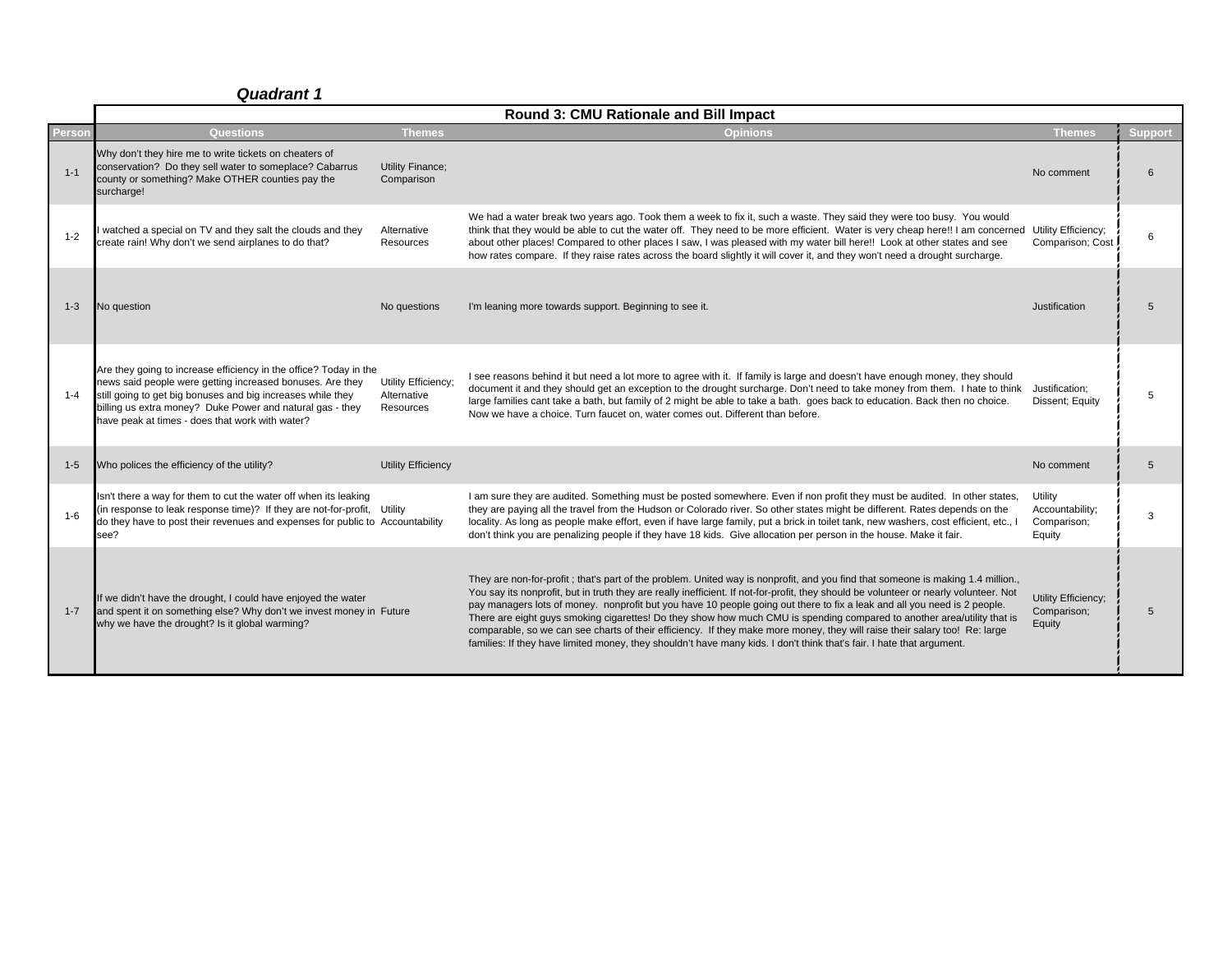|         | Round 1: Headline                                                                                                                                            |                                          |                                                                                                                                                                                                                                                                                                                                                                                                            |                                                                          |                |  |  |  |
|---------|--------------------------------------------------------------------------------------------------------------------------------------------------------------|------------------------------------------|------------------------------------------------------------------------------------------------------------------------------------------------------------------------------------------------------------------------------------------------------------------------------------------------------------------------------------------------------------------------------------------------------------|--------------------------------------------------------------------------|----------------|--|--|--|
| Person  | <b>Questions</b>                                                                                                                                             | <b>Themes</b>                            | <b>Opinions</b>                                                                                                                                                                                                                                                                                                                                                                                            | <b>Themes</b>                                                            | <b>Support</b> |  |  |  |
| $2 - 1$ | Didn't that happen? Is there a cap on the surcharge? How<br>long would it go on?                                                                             | Didn't that<br>happen?; Cost;<br>Timing  | "My home--my own beautiful resort." We have an irrigation system but can't it because of drought. I understand that rates<br>have to go up, but I don't like it.                                                                                                                                                                                                                                           | Conservation<br>(Personal);<br>Justification;<br><b>Dissent</b>          | 5              |  |  |  |
| $2 - 2$ | Would it be temporary? Are there any other options?                                                                                                          | Application;<br>Alternative<br>Resources | "Finite" Most Americans don't get it. How come we keep wasting it? We have water, so we use it. It's a mentality. Needs to Future;<br>change habits                                                                                                                                                                                                                                                        | Conservation                                                             |                |  |  |  |
| $2 - 3$ | Who defines a drought?                                                                                                                                       | Application                              | Everyone comes together. Don't like the rate increases but we need them. Better, happier, cleaner place. Want to be able to Dissent;<br>drink the water. Money well spent if water is clean. Have stones instead of yards. Lush green grass mentality. People sell<br>water rights--that shows you how bad it is. Many industries need water. They should be more conscientious of what they are<br>doing. | Community;<br>Effectiveness<br>(Overall);<br>Comparison;<br>Conservation |                |  |  |  |
| $2 - 4$ | What's the difference between a drought surcharge and<br>raising rates?                                                                                      | Justification                            | Whether in a drought or not, the more you use, the more you pay.                                                                                                                                                                                                                                                                                                                                           | Cost                                                                     | 2              |  |  |  |
| $2 - 5$ | Didn't they raise rates already?                                                                                                                             | Didn't that<br>happen?                   | Importance of nature in everyday life. We need to conserve today, provide balance. We want water, but we need to<br>conserve. We have changed our habits. Wish they only gave one trash can to people. Some neighbors don't recycle.<br>Astronauts recycle urine and sweat--couldn't do that?                                                                                                              | Future;<br>Conservation<br>(Idea)                                        | 6              |  |  |  |
| $2 - 7$ | Is there a vote, or does utility do it unilaterally? Will there still be tickets for drinking water restrictions if there is a surcharge? Input; Application |                                          | Doesn't matter how fresh the pickle is, some people will think it stinks. Some people won't be happy if they charge more<br>money. Pay more for stormwater if there is a big downpour. Does it matter if we support the surcharge?                                                                                                                                                                         | Dissent; Input                                                           | 5.             |  |  |  |
| $2 - 8$ | How do they determine the surcharge--how is it calculated?<br>What if they don't catch you doing something. How is it<br>applied?                            | Calculation;<br>Application              | I see people washing cars every day. If everyone had the mindset of a child, we would conserve water                                                                                                                                                                                                                                                                                                       | Equity;<br>Conservation                                                  | 5              |  |  |  |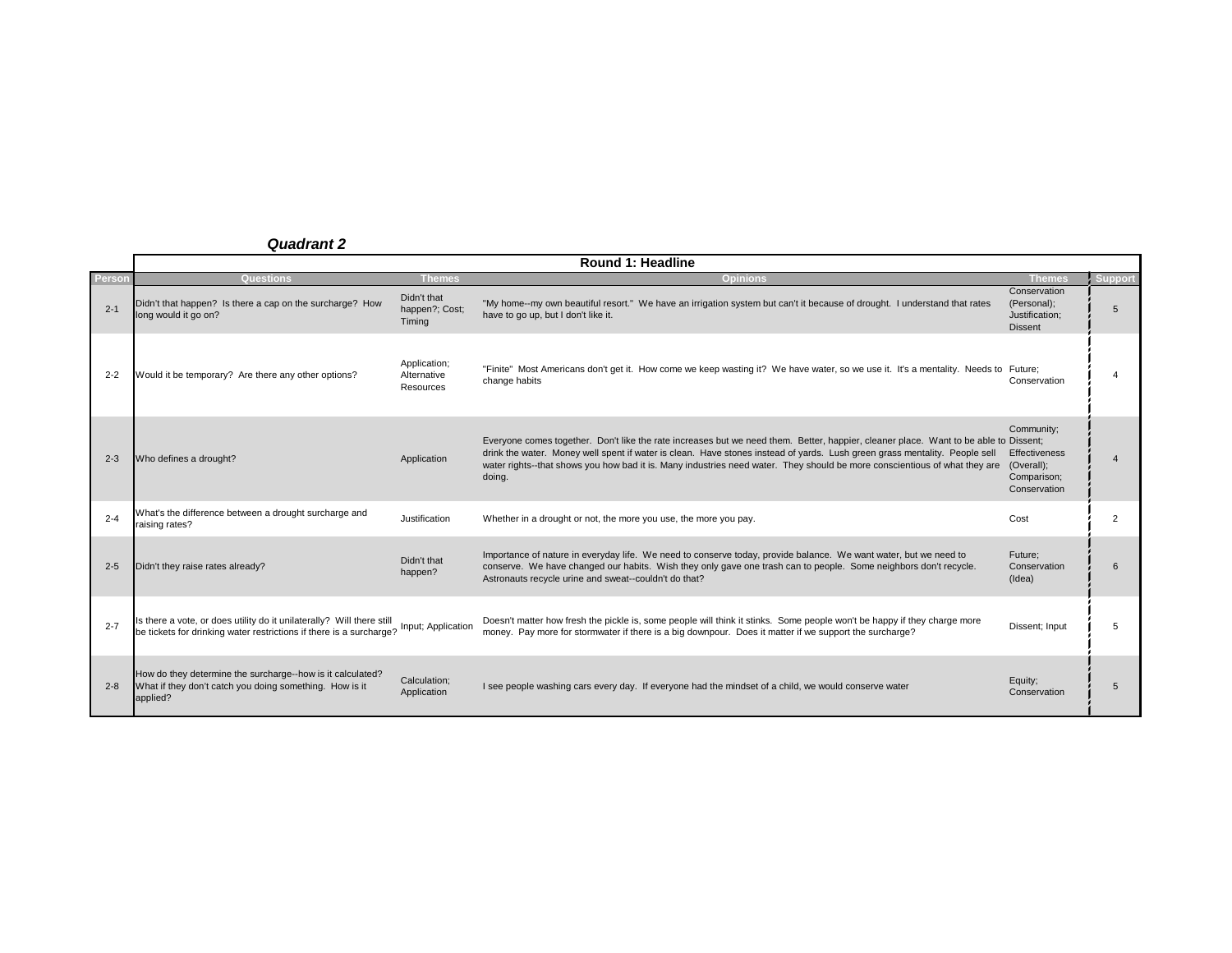|         | <b>Round 2: Rate Structure</b>                                                                                                                                                                                                                                                                                                                                          |                                             |                                                                                                                                                                                                                                                                                                                                                                                                                                                                                                                                                                                                                                                         |                                                                                                        |                 |  |
|---------|-------------------------------------------------------------------------------------------------------------------------------------------------------------------------------------------------------------------------------------------------------------------------------------------------------------------------------------------------------------------------|---------------------------------------------|---------------------------------------------------------------------------------------------------------------------------------------------------------------------------------------------------------------------------------------------------------------------------------------------------------------------------------------------------------------------------------------------------------------------------------------------------------------------------------------------------------------------------------------------------------------------------------------------------------------------------------------------------------|--------------------------------------------------------------------------------------------------------|-----------------|--|
| Person  | <b>Questions</b>                                                                                                                                                                                                                                                                                                                                                        | <b>Themes</b>                               | <b>Opinions</b>                                                                                                                                                                                                                                                                                                                                                                                                                                                                                                                                                                                                                                         | <b>Themes</b>                                                                                          | <b>Support</b>  |  |
| $2 - 1$ | What is a water admin charge? What is it ccf per month?<br>How does this compare to what other cities are doing?                                                                                                                                                                                                                                                        | Admin:<br>Comparison                        | If they use it, they need to pay more (in reference to those with variances). Great to be eco-friendly, but utility needs to make<br>their money. If we stop using water, where do they get their money? Development leads to higher infrastructure costs and<br>more runoff.                                                                                                                                                                                                                                                                                                                                                                           | Equity; Utility<br>Finance:<br>Development                                                             | 5               |  |
| $2 - 2$ | How do you ensure that your rates are not effected by the<br>number of days counted on a meter? If they read it at 33 days Utility<br>instead of 29, that pushes it into a higher tier. Has a fiasco<br>every July, August, September. Have they explored other<br>possibilities than drought surcharge? Other than a rate?<br>Water cap? Get money from general taxes? | Accountability;<br>Alternative<br>Resources | Should be able to plan for it. Worries that they don't consider future water use, and then there is a shortage. His neighbor<br>had just put in lots of sod and got to water during the drought. Doesn't like it. Some people can afford it and won't care.<br>Don't plant fescue--can't have green grass 12 months a year. Taxes should go down after appraisal next year, rate should go Utility Finance;<br>down, but probably won't. Their cost is down if we use less water. They have not done the efficiencies they need to do. The<br>way cities are now built, we waste more runoff. Now we collect that runoff and try to collect more of it. | Future; Equity;<br>Utility Efficiency;<br>Conservation<br>(Idea)                                       | 3               |  |
| $2 - 3$ | No question                                                                                                                                                                                                                                                                                                                                                             |                                             | They won't have the staff if we don't pay. There may be reasons outside of our control for the surcharge. Irrigation should be Equity;<br>higher; it is unnecessary. Is it seller's fault for not planting less water-intensive trees. Against well drilling--no fees. Thinks<br>tap fee for outside meter is substantial. Likes the Colorado landscape model. Water department could educate public about<br>water-dependent grass and trees. Dissatisfied with amount of conservation information in bills. How many treatment plants<br>do we have? Can we make it more localized? We don't have one fire station.                                   | Justification;<br>Conservation<br>$($ ldea $)$ ;<br>Conservation<br>(Education); Utility<br>Efficiency | $5\overline{)}$ |  |
| $2 - 4$ | What is an irrigation customer? How do you define<br>temporary?                                                                                                                                                                                                                                                                                                         | Admin; Application No opinion               |                                                                                                                                                                                                                                                                                                                                                                                                                                                                                                                                                                                                                                                         |                                                                                                        | 3               |  |
| $2 - 5$ | Is an irrigation system not drinking water?                                                                                                                                                                                                                                                                                                                             | Admin                                       | Didn't know that there are different days per cycle, and that annoys her. It's a monopoly--what choice do we have? If you<br>don't protect property (by watering), it hurts to resell. Wells are draining our water table. Economic downturn will fix the<br>problem of development. If you have new grass/shrubs/&c, you have permission to water more. Had to do it to close the<br>house, but why did they put the grass in? In Atlanta, they were cutting water off if people violated restrictions. Do we go to<br>that extreme?                                                                                                                   | Admin; Input;<br>equity;<br>Development;<br>Comparison                                                 | հ               |  |
| $2 - 7$ | No question                                                                                                                                                                                                                                                                                                                                                             |                                             | If you follow restrictions, you won't pay more. In cynicism, developers decide and council says yes. Rate structure like this is<br>a step towards conservation w/o shutoffs. Could communicate about water-wise turf in a bill insert.                                                                                                                                                                                                                                                                                                                                                                                                                 | Effectiveness<br>(Overall);<br>Development;<br>Conservation<br>(Education)                             | 6               |  |
| $2 - 8$ | How are people charged for irrigation? Is it golf courses or<br>private homes? When they are building all of these houses,<br>they know people will want lawns. Who decides on how many<br>homes are built in a certain time? When they build water<br>parks, is the water recyclable?                                                                                  | Admin:<br>Development                       | Nothing said                                                                                                                                                                                                                                                                                                                                                                                                                                                                                                                                                                                                                                            |                                                                                                        | $\mathcal{R}$   |  |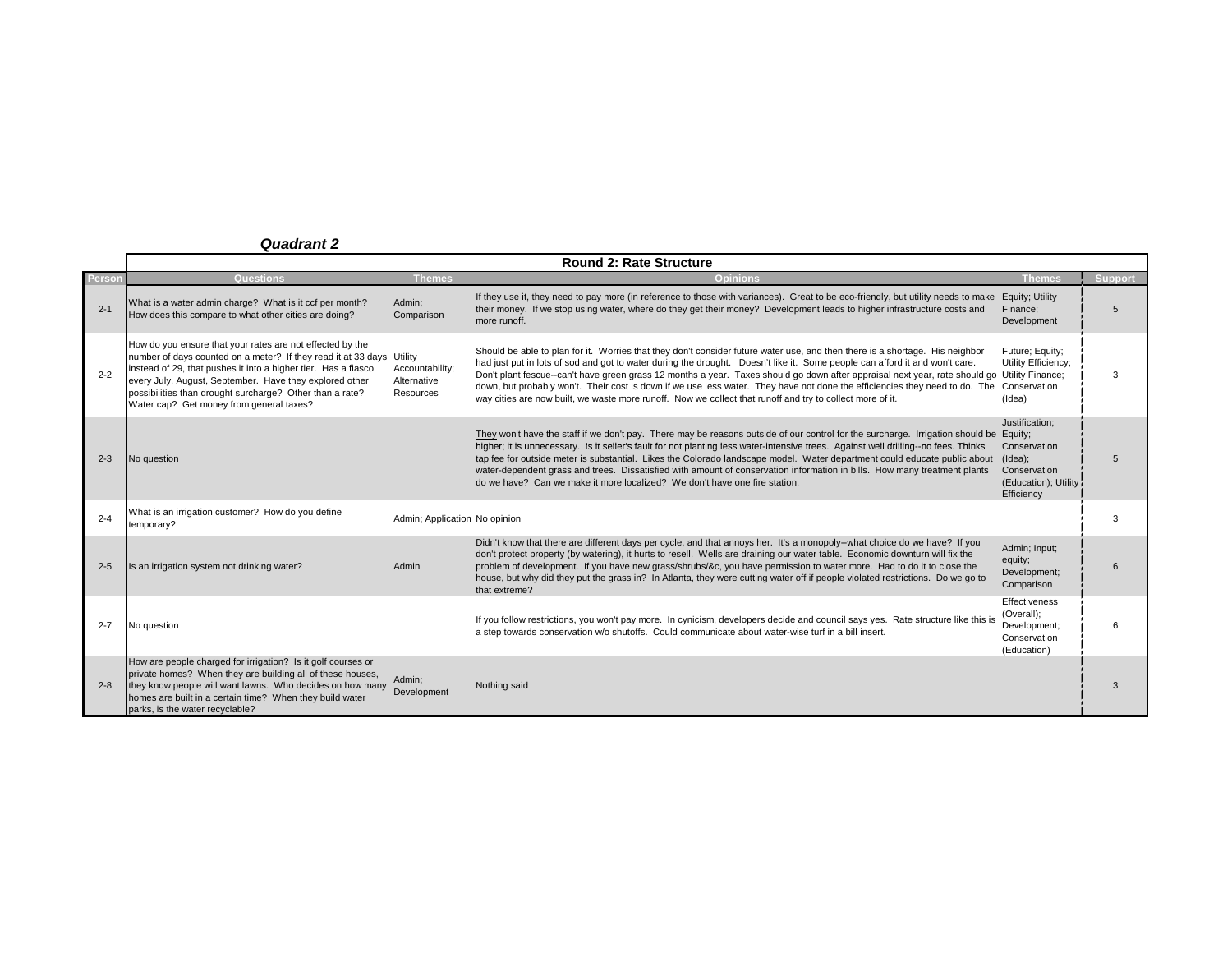|         | Round 3: CMU Rationale and Bill Impact                                                                                     |                                              |                                                                                                                                                                                                                                                                                                                                                                                                                                                                                                                                                                                                                                                                                                                                                                                                          |                                                 |                |  |  |
|---------|----------------------------------------------------------------------------------------------------------------------------|----------------------------------------------|----------------------------------------------------------------------------------------------------------------------------------------------------------------------------------------------------------------------------------------------------------------------------------------------------------------------------------------------------------------------------------------------------------------------------------------------------------------------------------------------------------------------------------------------------------------------------------------------------------------------------------------------------------------------------------------------------------------------------------------------------------------------------------------------------------|-------------------------------------------------|----------------|--|--|
| Person  | Questions                                                                                                                  | <b>Themes</b>                                | <b>Opinions</b>                                                                                                                                                                                                                                                                                                                                                                                                                                                                                                                                                                                                                                                                                                                                                                                          | Themes                                          | <b>Support</b> |  |  |
| $2 - 1$ | No questions                                                                                                               |                                              | We had a leak at the street for months; I caught it because we were conserving, but it didn't change our bill.                                                                                                                                                                                                                                                                                                                                                                                                                                                                                                                                                                                                                                                                                           | <b>Utility Efficiency</b>                       | 5              |  |  |
| $2 - 2$ | How does development fees compare to others?                                                                               | Comparison                                   | Thought it was extremely dry in June. Didn't they reapply the restrictions again? Had big jump in bill from one month to next.<br>Utility promised someone out to check for a leak in 10-14 days. But there was a delay because of high number of complaints. Utility<br>Eventually, it was fixed. Had a meter issue. There was a lack of confidence in the system and is afraid people won't trust the Accountability;<br>surcharge. In other places in world, developer has to pay more of infrastructure. Do they pay their fair share today?<br>Skeptical. If they paid more, water bills should go down. Doesn't believe that expenses go up during drought and wants to<br>see evidence. Concerned about the capability of people in charge--not happy with them. Surcharges are an easy solution. | Development;<br><b>Utility Finance</b>          | 3              |  |  |
| $2 - 3$ | No questions                                                                                                               |                                              | Six months out of year, doesn't effect the bill. So it is tied to usage. If it were permanent, it might bring down my<br>consumption. We can't hog all of the water that goes downstream into SC and GA. If we're in a drought, we can't send<br>enough to SC, who doesn't have enough to send to GA, who doesn't have enough to send to FL. We can live w/o oil but not<br>water. But no one wants to pay high prices.                                                                                                                                                                                                                                                                                                                                                                                  | Effectiveness<br>(Personal);<br>Interconnection | 6              |  |  |
| $2 - 4$ | When did they go to 2-day a week watering? Who oversees<br>the utility business efficiency? When does this go into effect? | Admin; Utility<br>Efficiency;<br>Application | Because they are a not-for-profit, they can hire who they want and we have to pay for it. If it was not a monopoly, they would<br>have to pay attention to shareholders. Need to refine the technology for desalinization.                                                                                                                                                                                                                                                                                                                                                                                                                                                                                                                                                                               | Input: Alternative<br>Resources                 | 3              |  |  |
| $2 - 5$ | Who is putting checks on the water rates? Doesn't Duke<br>Power own the water? Do they make decisions, or the city?        | <b>Utility</b><br>Accountability;<br>Admin   | Doesn't trust anything with financial markets either. Worried about decaying infrastructure of water system. Joked about<br>bringing in water from space.                                                                                                                                                                                                                                                                                                                                                                                                                                                                                                                                                                                                                                                | Misc.; Future                                   | 6              |  |  |
| $2 - 7$ | How much control does utility have over development?                                                                       | Development                                  | Thinks we should implement a national pipeline system to redistribute water.                                                                                                                                                                                                                                                                                                                                                                                                                                                                                                                                                                                                                                                                                                                             | Alternative<br>Resources                        | 6              |  |  |
| $2 - 8$ | Do they have teams or task forces for CMU that comes up with Input<br>ideas of how to keep charges down?                   |                                              | No comment                                                                                                                                                                                                                                                                                                                                                                                                                                                                                                                                                                                                                                                                                                                                                                                               |                                                 | 4              |  |  |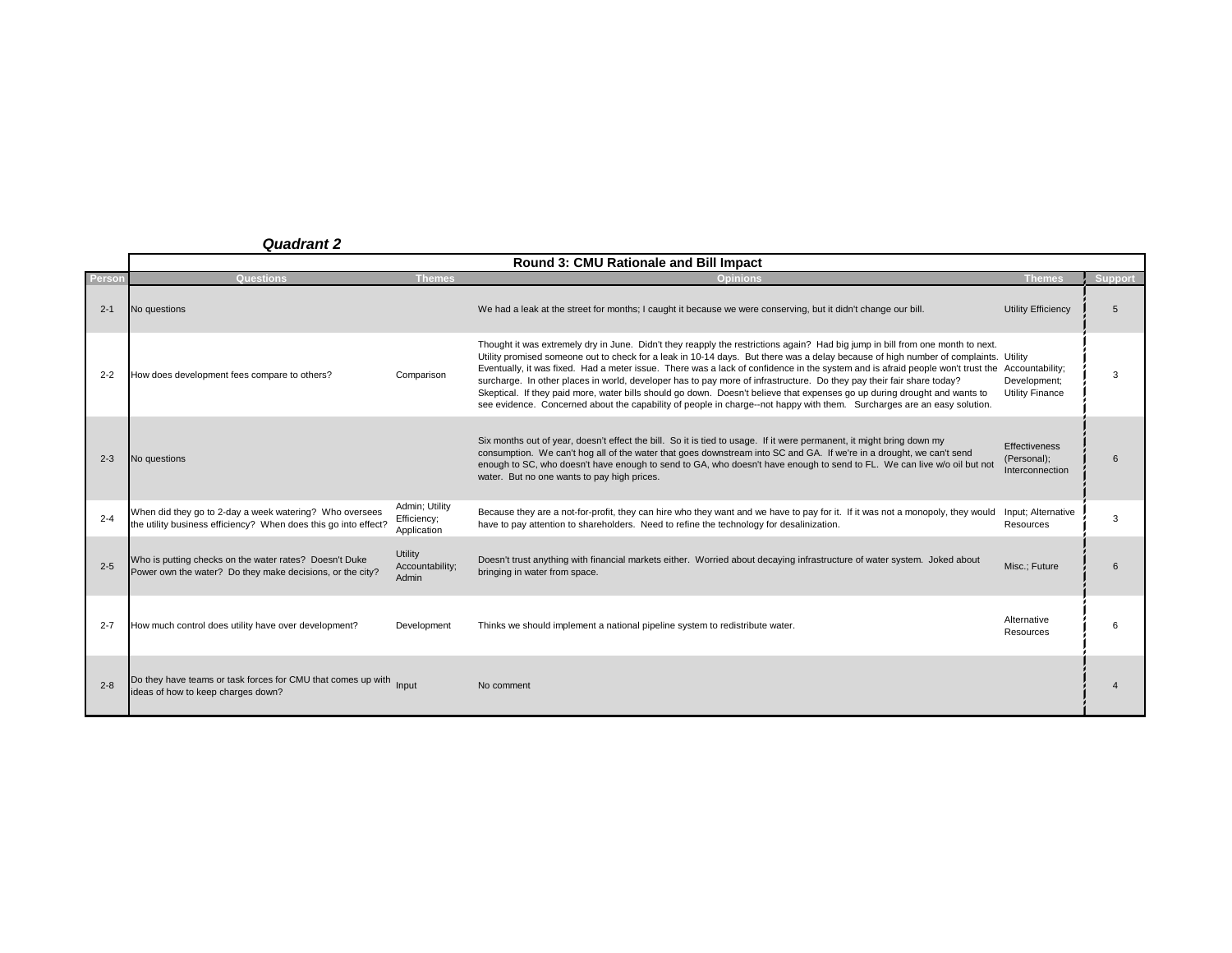|         | <b>Round 1: Headline</b>                                                                                                                                                                                                                                                                                                                                      |               |                                                                                                                                                                                                                                                                                      |                                    |                |  |  |
|---------|---------------------------------------------------------------------------------------------------------------------------------------------------------------------------------------------------------------------------------------------------------------------------------------------------------------------------------------------------------------|---------------|--------------------------------------------------------------------------------------------------------------------------------------------------------------------------------------------------------------------------------------------------------------------------------------|------------------------------------|----------------|--|--|
| Person  | <b>Questions</b>                                                                                                                                                                                                                                                                                                                                              | <b>Themes</b> | <b>Opinions</b>                                                                                                                                                                                                                                                                      | <b>Themes</b>                      | <b>Support</b> |  |  |
| $3 - 1$ | Why would there be a drought surcharge?                                                                                                                                                                                                                                                                                                                       | Justification | "Dazed and Confused and Dizzy." Didn't understand because they want to punish you because you conserved so well.                                                                                                                                                                     | Punishment                         |                |  |  |
| $3 - 2$ | How much?                                                                                                                                                                                                                                                                                                                                                     | Cost          | A little girl and a plant. Which would require water. Being on a tight budget it would force me to conserve water. "Belt<br>tightening now brings payoffs later."                                                                                                                    | <b>Effectiveness</b><br>(Personal) |                |  |  |
| $3 - 3$ | How can they justify increasing the rates during a drought<br>when they are selling water to their neighboring counties? Is it<br>water usage increase or does sewer figure in someway? How Interconnection;<br>will the charge be broken across the three different charges?<br>Who will pay the rates? Will it be in a base charge or<br>volumetric charge? | Application   | "Enjoy it, protect it. Will rates go up if water level goes down? Always increase." Picture of a lake. "Water levels down?<br>Rates up? Always conserve!"                                                                                                                            | Conservation:<br>Application       |                |  |  |
| $3 - 4$ | How long will it last and under what constraints. Based on<br>fixed timeframe or on amount of scarcity? Will it last forever?                                                                                                                                                                                                                                 | Application   | Green and green house because it would take a lot of water. Because it will take a lot more water, it will force everyone else<br>to pay more for me to keep my big yard. Big surcharge increase takes a lot to water. One green lawn affects everyone.                              | Equity                             |                |  |  |
| $3 - 5$ | How is the rate increase justified/calculated?                                                                                                                                                                                                                                                                                                                | Justification | A pickle "Surcharge has less to do with conservation than company trying to get rate increase and more company trying to get Utility Finance;<br>its business requirements. Already government mandate to conserve so that is [covers] the conservation. Pickles taste sour. Dissent |                                    |                |  |  |
| $3-6$   | How will they justify it across different consumers - one with a<br>county? Or just one? Will commercial be included?                                                                                                                                                                                                                                         |               | yard vs. one in an apartment? And will it apply to both city and Application; Equity Picture of starbucks - A million bucks - the higher cost of water will trickle up.                                                                                                              | Cost                               |                |  |  |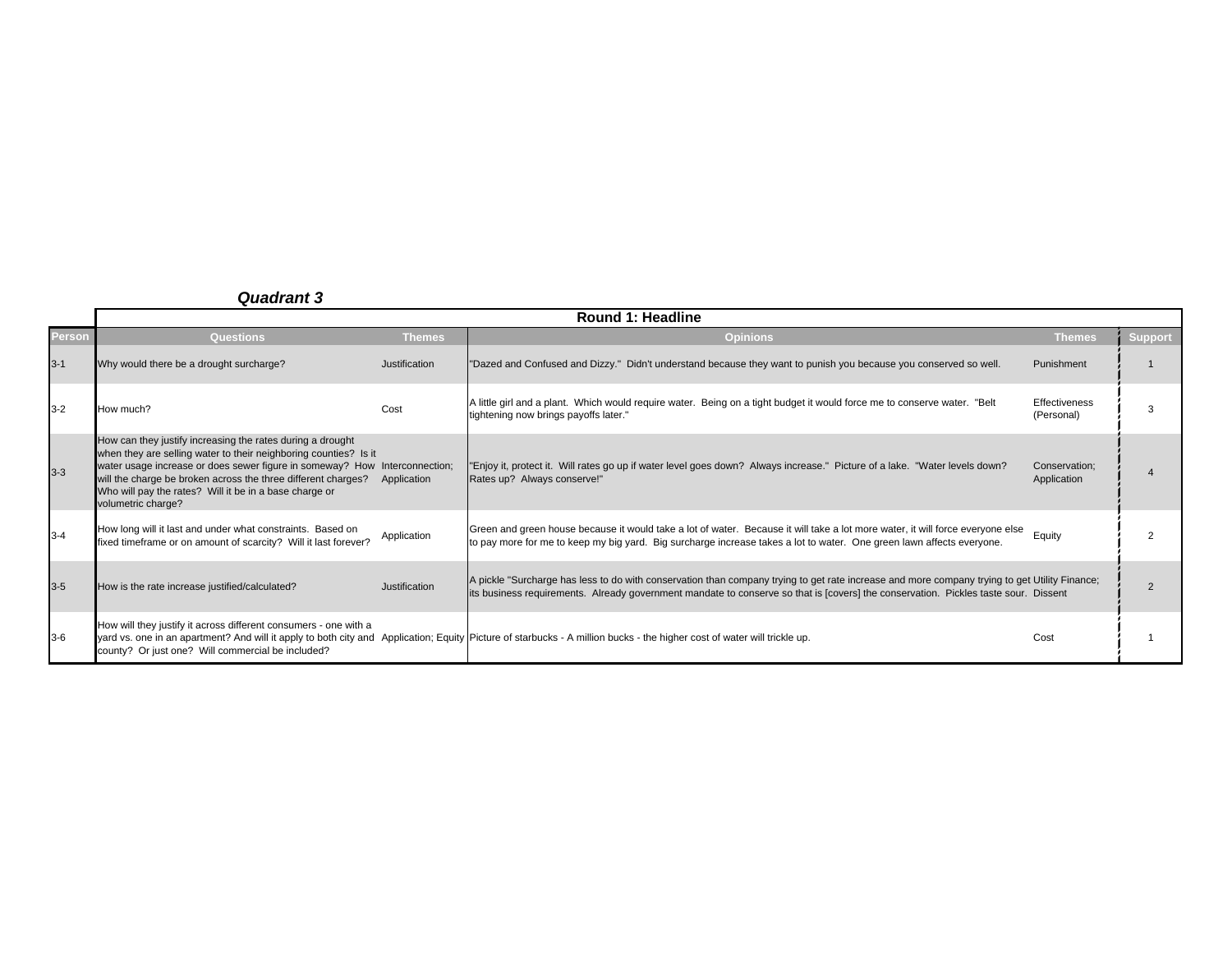|               |                                                                                                                                                                                                                                                               | <b>Round 2: Rate Structure</b>                        |                                                                                                                                                                                                                                                                                                                                                                                                                                             |                                                                |                |  |
|---------------|---------------------------------------------------------------------------------------------------------------------------------------------------------------------------------------------------------------------------------------------------------------|-------------------------------------------------------|---------------------------------------------------------------------------------------------------------------------------------------------------------------------------------------------------------------------------------------------------------------------------------------------------------------------------------------------------------------------------------------------------------------------------------------------|----------------------------------------------------------------|----------------|--|
| <b>Person</b> | <b>Questions</b>                                                                                                                                                                                                                                              | <b>Themes</b>                                         | <b>Opinions</b>                                                                                                                                                                                                                                                                                                                                                                                                                             | <b>Themes</b>                                                  | <b>Support</b> |  |
| $3 - 1$       | Have a brother who comes home for the summer. How often<br>would it be applied? If it is on there is it on there? When is<br>the season over?                                                                                                                 | Application                                           | No comments                                                                                                                                                                                                                                                                                                                                                                                                                                 |                                                                | $\mathfrak{p}$ |  |
| $3 - 2$       | What are irrigation water customers? They are charging more<br>how is that going to make water? Shouldn't the focus be on<br>conservation.                                                                                                                    | Admin;<br>Effectiveness<br>(Overall);<br>Conservation | No comments                                                                                                                                                                                                                                                                                                                                                                                                                                 |                                                                | 3              |  |
| $3 - 3$       | Who would be exempt and would there be exemptions? Fixed<br>incomes? Using water out of necessity? Who is going to get<br>the money? Utility department or general fund money? What<br>about well water users or people who directly source surface<br>water? | Equity; Utility<br>Finance                            | Same with issue of selling water to neighboring counties. Similar to California issues. If the money goes to the utilities then I<br>am okay with it. If it goes to the general fund it is not okay. No positive incentive to conserve; only a negative signal with<br>drought surcharge.                                                                                                                                                   | Interconnection:<br>Comparison;<br>Utility Finance;<br>Paradox |                |  |
| $3 - 4$       | No questions                                                                                                                                                                                                                                                  |                                                       | The rate seems to be broken down pretty good that if you don't use the water then you don't have to pay more. The structure<br>seems fair. The extra money is going for the big pipes that go down the middle of the city streets. That is why they are<br>charging the rate, we want them to bring the rate back down when the lakes fill back up.                                                                                         | Justification                                                  |                |  |
| $3 - 5$       | Where did this number come from? Why 1.39 versus a dollar<br>or something else? Are they trying to make a profit? Is the<br>rate for the drought or for the infrastructure?                                                                                   | Finance                                               | They are not concerned about conservation because if we conserve more without the drought then they still want to charge<br>Justification; Utility us more. The drought is a natural cause. But if we conserve water then we will create the same situation for the utilities. The Paradox; dissent<br>restrictions are necessary. Duke power has a program because people are conserving less to charge them more. It is<br><b>ABSURD!</b> |                                                                | $\overline{2}$ |  |
| $3-6$         | Don't like that so many homes on the lakes in the county that<br>do water and try to apply restrictions, but use the water from<br>lake to water their lawns. Would they have to pay?                                                                         | Equity                                                | They can't say no to the builders.                                                                                                                                                                                                                                                                                                                                                                                                          | Development                                                    |                |  |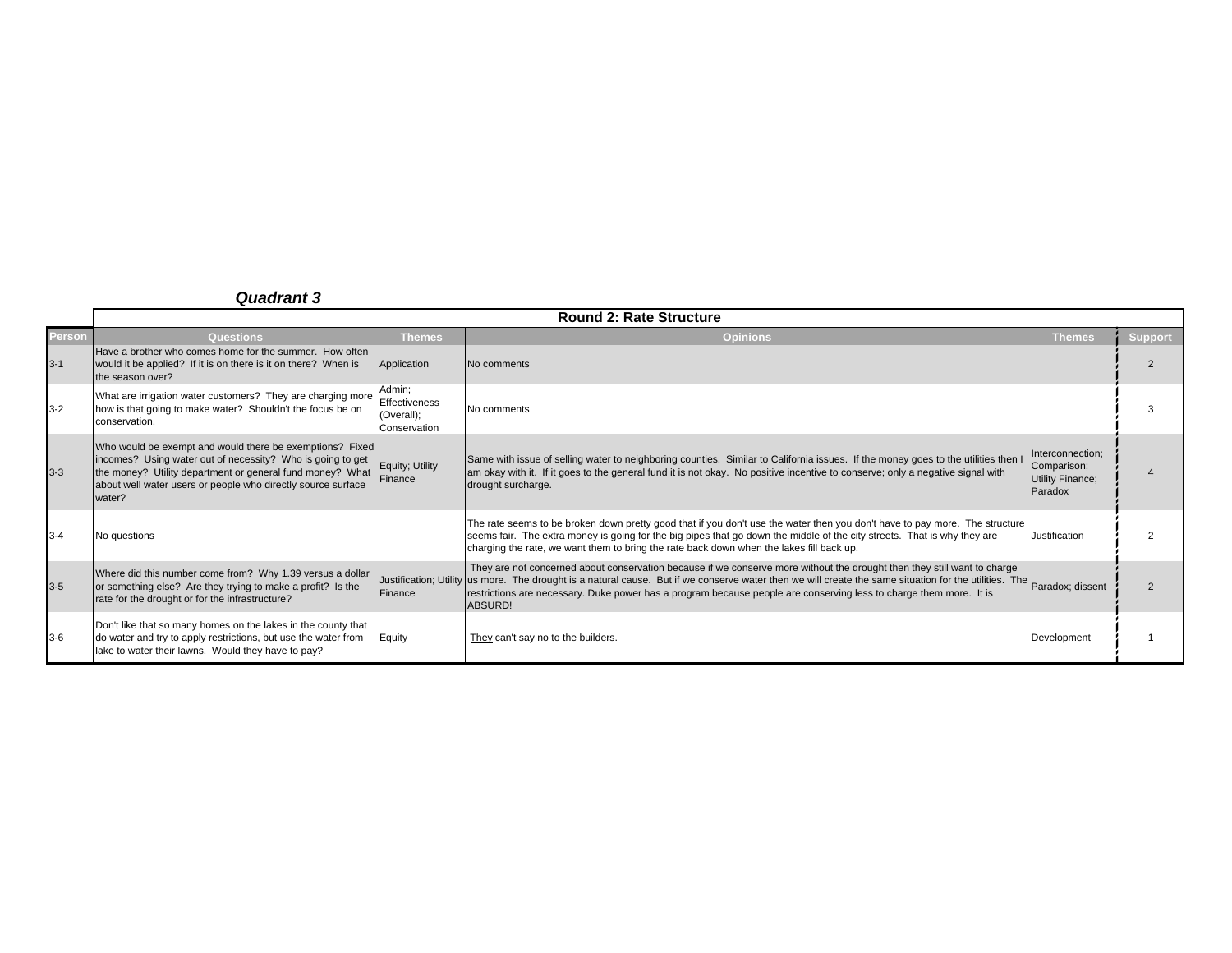|               |                                                                                                                          |               | Round 3: CMU Rationale and Bill Impact                                                                                                                                                                                                                                                                       |                                           |                |
|---------------|--------------------------------------------------------------------------------------------------------------------------|---------------|--------------------------------------------------------------------------------------------------------------------------------------------------------------------------------------------------------------------------------------------------------------------------------------------------------------|-------------------------------------------|----------------|
| <b>Person</b> | <b>Questions</b>                                                                                                         | <b>Themes</b> | <b>Opinions</b>                                                                                                                                                                                                                                                                                              | <b>Themes</b>                             | <b>Support</b> |
| $3 - 1$       | They charge for paying the bill on the phone. Why? What's<br>up with that? Could they offset the fee with the surcharge. | Admin; cost   | If would rather have a permanent rate. I don't like the variability and surprises. Laundry for big families - see how they are<br>going to be affected. Showers and so on are a necessity. Shouldn't be punished. Even though they are conserving. They<br>would use more water than me if I water my grass. | Cost; Equity                              |                |
| $3 - 2$       | No questions                                                                                                             | No questions  | If the drought surcharge sends a conservation signal, then CMU will have to raise rates anyway.                                                                                                                                                                                                              | Paradox                                   | 3              |
| $3 - 3$       | No questions                                                                                                             | No questions  | There should be a positive incentive to conserve not a negative penalty when you don't. The higher, the better because<br>people will conserve. But big concern is people on fixed incomes.                                                                                                                  | <b>Effectiveness</b><br>(Overall); Equity |                |
| $3 - 4$       | No questions                                                                                                             | No questions  | No comments                                                                                                                                                                                                                                                                                                  |                                           | $\overline{2}$ |
| $3-5$         | No questions                                                                                                             | No questions  | The company should diversify and go find other sources of revenue.                                                                                                                                                                                                                                           | Alternative<br>Resources                  |                |
| $3-6$         | No questions                                                                                                             | No questions  | Doesn't care about watering grass but hates to see the trees die. Need trees for oxygen. Lawn = Luxury                                                                                                                                                                                                       | Misc.                                     |                |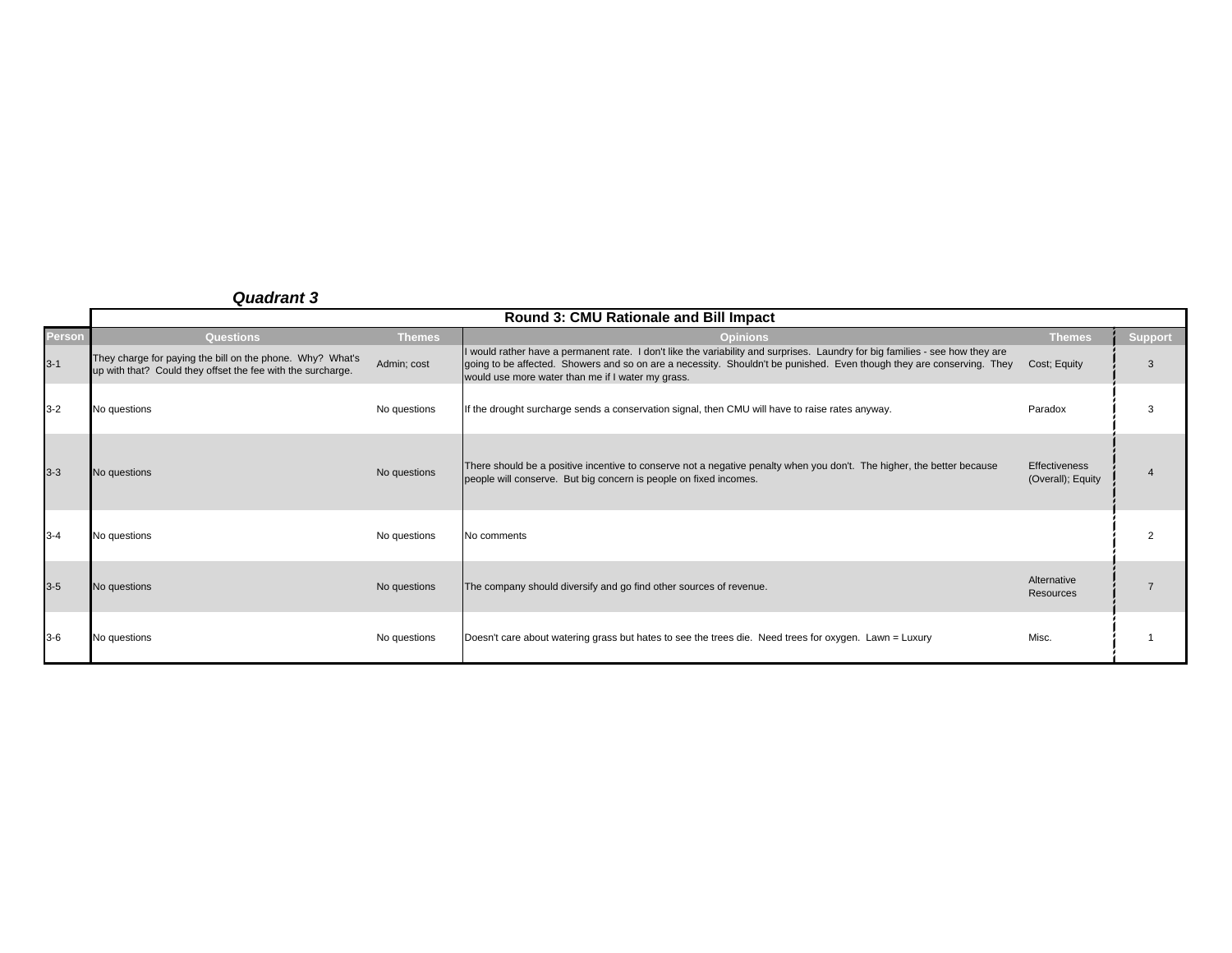|               | <b>Round 1: Headline</b>                                                                                                                                                                                 |                           |                                                                                                                                                                                                           |                                   |                |  |  |
|---------------|----------------------------------------------------------------------------------------------------------------------------------------------------------------------------------------------------------|---------------------------|-----------------------------------------------------------------------------------------------------------------------------------------------------------------------------------------------------------|-----------------------------------|----------------|--|--|
| <b>Person</b> | Questions                                                                                                                                                                                                | <b>Themes</b>             | <b>Opinions</b>                                                                                                                                                                                           | <b>Themes</b>                     | <b>Support</b> |  |  |
| $4-1$         | How will we know when the surcharges go back down? How<br>can we predict their reduction?                                                                                                                | Application               | If we don't protect water resources now, what will be left to enjoy in the future?                                                                                                                        | Future                            | 5              |  |  |
| $4 - 2$       | Why, if we conserve, do we have to pay more?                                                                                                                                                             | Punishment                | "I think [surcharges] are terrible!" What would I do without water? I don't have a choice to go elsewhere.                                                                                                | Dissent:<br>Powerless             |                |  |  |
| $4 - 3$       | Will rates go back down?                                                                                                                                                                                 | Application               | I chose the pocket protector image because I need something that save me from my rates going up.                                                                                                          | <b>Powerless</b>                  |                |  |  |
| $4 - 4$       | Will there be financial aid for people who can't pay their water<br>bill?                                                                                                                                | Equity                    | CMU puts customers in a pickle with these surcharges.                                                                                                                                                     | <b>Dissent</b>                    |                |  |  |
| $4 - 5$       | Why not apply for federal emergency grants to help city get<br>through drought instead of raising rates? Why aren't there<br>incentives in place for those people whose usage didn't go up? Appreciation | Alternative<br>Resources: | For some people water use is a necessity, others use it for luxury purposes, CMU should distinguish between those types of<br>usage. People should plant less flowers and more trees [to conserve water]. | Equity;<br>Conservation<br>(Idea) |                |  |  |
| $4-6$         | We were all supposed to conserve, so where were commercial<br>washers getting their water from?                                                                                                          | Equity                    | Joke - Let's all go to the beach [to take a vacation from rising rates and to get to a place with a lot of water].                                                                                        | Powerless                         |                |  |  |
| $4 - 7$       | Will there be financial aid for people who can't pay their water<br>bill?                                                                                                                                | Equity                    | Will we still have our beautiful lawns in the future?                                                                                                                                                     | Future                            |                |  |  |
| 4-8           | Can they monitor for leaks [in the distribution system]?                                                                                                                                                 | Utility<br>Accountability | We need to think about the future for our children's sake.                                                                                                                                                | Future                            |                |  |  |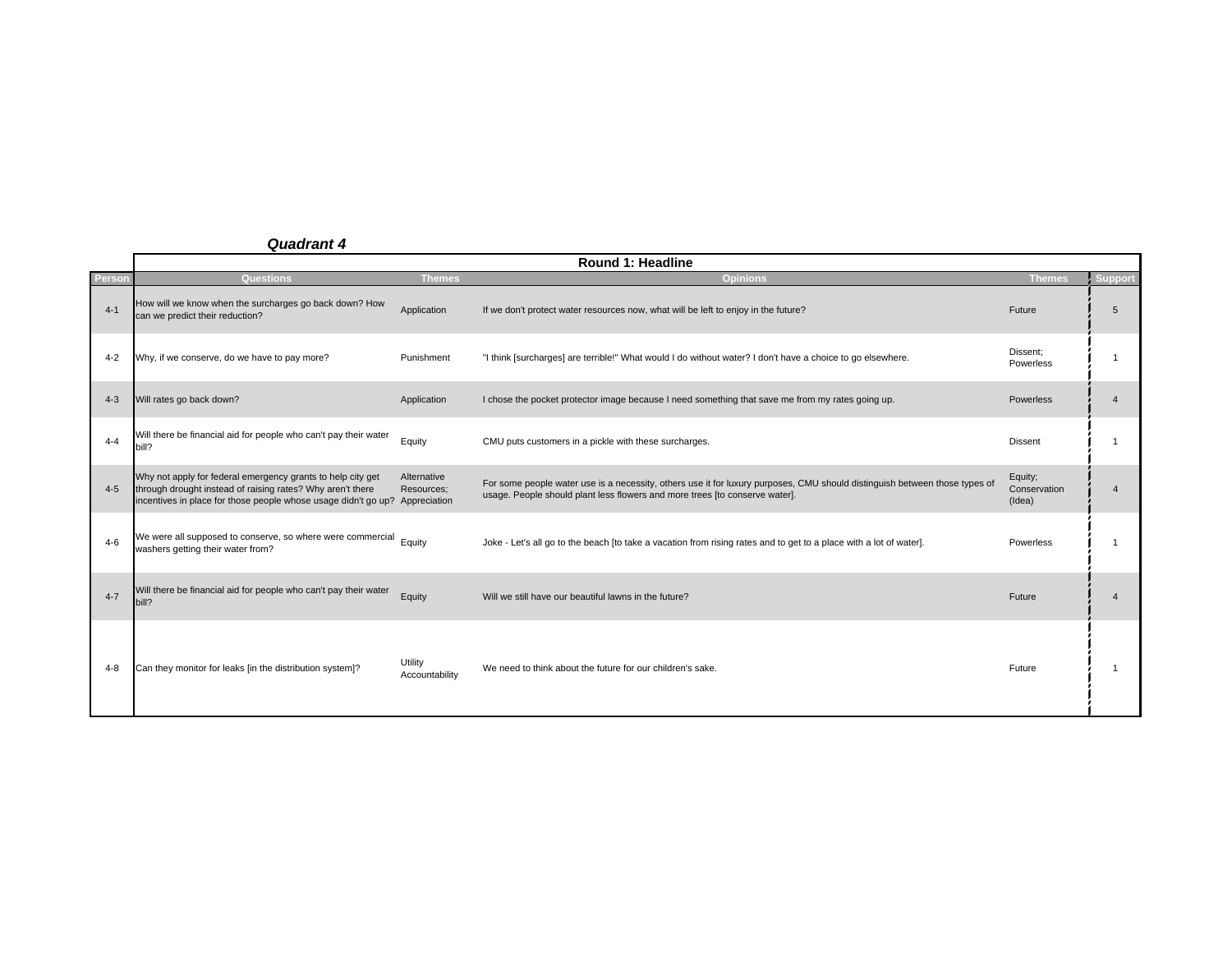|         | <b>Round 2: Rate Structure</b>                                                                                                                                                                                                                                                      |                                                              |                                                                                                                                                                                               |                            |                |  |  |
|---------|-------------------------------------------------------------------------------------------------------------------------------------------------------------------------------------------------------------------------------------------------------------------------------------|--------------------------------------------------------------|-----------------------------------------------------------------------------------------------------------------------------------------------------------------------------------------------|----------------------------|----------------|--|--|
| Person  | Questions                                                                                                                                                                                                                                                                           | Themes                                                       | <b>Opinions</b>                                                                                                                                                                               | <b>Themes</b>              | <b>Support</b> |  |  |
| $4 - 1$ | Would low water users be affected by surcharge? Also, as<br>before, would surcharge continue indefinitely or be<br>discontinued at some point in the future?                                                                                                                        | Application                                                  | Surcharge is not fair to large families.                                                                                                                                                      | Equity                     |                |  |  |
| $4 - 2$ | What about large families? Why should they be penalized? If it Equity;<br>starts raining will we get a check from CMU?                                                                                                                                                              | Appreciation                                                 | The surcharge is not fair to large families. Why can't we participate in the rate setting process?                                                                                            | Equity; Input              |                |  |  |
| $4 - 3$ | Will households receive sufficient advance warning when rates Communication;<br>are going up? Who makes determination of drought levels?                                                                                                                                            | Application                                                  | We're between a rock and a hard place (with regard to water). We have to buy it, regardless                                                                                                   | <b>Powerless</b>           |                |  |  |
| $4 - 4$ | Are there fines for different phases [of the drought]?                                                                                                                                                                                                                              | Application                                                  | There's plenty of water, why do they make such a big deal? They're just holding water for recreational uses (like whitewater<br>rafting). We vote against rate increases, but they act anyway | Drought Severity:<br>Input |                |  |  |
| $4 - 5$ | How will they distinguish luxury from necessity? Since drought<br>is restricted to only some states, why not get federal<br>assistance?                                                                                                                                             | Equity;<br>Application;<br>Alternative<br><b>Resources</b>   | When there is drought every year, you need to access federal assistance.                                                                                                                      | Alternative<br>Resources   |                |  |  |
| $4-6$   | What are surcharge revenues used for? Do they take into<br>account whether you have a lot of children? Is there really a<br>water shortage: I mean, if you can pump gas across the state,<br>why not water? Why use a surcharge instead of just increasing Alternative<br>the bill? | Utility Finance;<br>Equity;<br>Interconnection;<br>Resources | Why can't we participate in the rate setting process? Surcharge doesn't seem intuitive[ly justifiable].                                                                                       | Input; Justification       |                |  |  |
| $4 - 7$ | How will they measure your baseline: past 3 month usage?<br>Last year? Otherwise?                                                                                                                                                                                                   | Justification                                                | If they're going to give surcharge on water, can they lower some other utility rate at the same time?                                                                                         | Cost                       |                |  |  |
| 4-8     | Who are "they"? Who makes the call as to drought phases?                                                                                                                                                                                                                            | Utility<br>Accountability                                    | No comments                                                                                                                                                                                   |                            |                |  |  |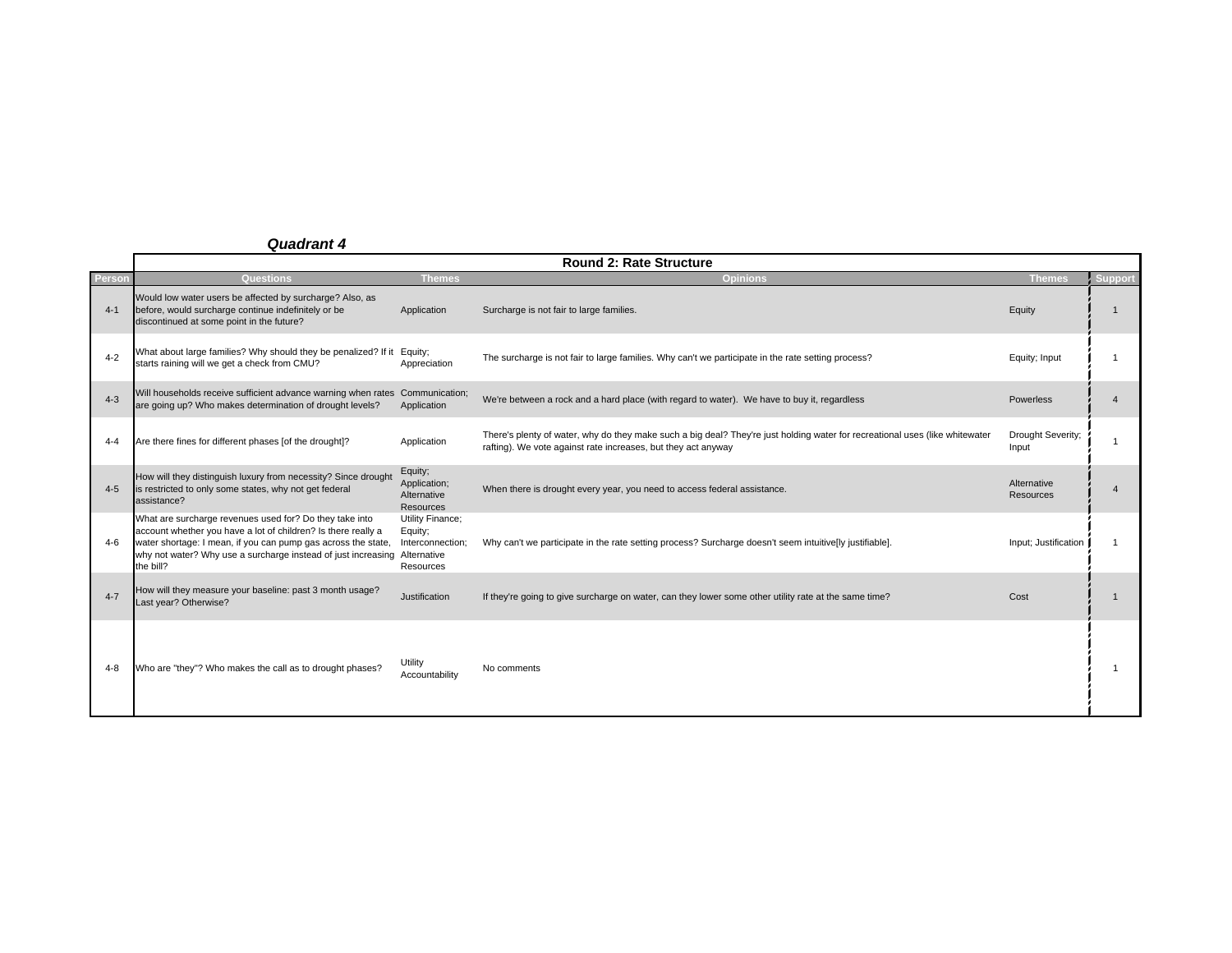|         | Round 3: CMU Rationale and Bill Impact                                                                                                                                                                                                                                             |                                                    |                                                                                                                                                                                                                                                                 |                                                         |                |  |
|---------|------------------------------------------------------------------------------------------------------------------------------------------------------------------------------------------------------------------------------------------------------------------------------------|----------------------------------------------------|-----------------------------------------------------------------------------------------------------------------------------------------------------------------------------------------------------------------------------------------------------------------|---------------------------------------------------------|----------------|--|
| Persor  | Questions                                                                                                                                                                                                                                                                          | <b>Themes</b>                                      | <b>Opinions</b>                                                                                                                                                                                                                                                 | <b>Themes</b>                                           | Support        |  |
| $4 - 1$ | No comments                                                                                                                                                                                                                                                                        |                                                    | No opinions this round                                                                                                                                                                                                                                          |                                                         | 6              |  |
| $4 - 2$ | If CMU is a non-profit, why do we pay bills? Why are we<br>penalized for doing well [conserving water]? Do they have a<br>plan to get more water if things are worse than last time?                                                                                               | Utility Finance;<br>Punishment:<br>Future          | Will it affect me, then I'll make the call? I want some recognition for my efforts to conserve and for paying the surcharge.                                                                                                                                    | Effectiveness<br>(Personal);<br>Appreciation            |                |  |
| $4 - 3$ | What does their non-profit status mean? And why does it cost<br>more for stormwater/wastewater than drinking water?                                                                                                                                                                | <b>Utility Finance:</b><br>Cost                    | We are between a rock and a hard place. [It would be better if] they send me a personal letter telling me what my bill will be if<br>I make these adjustments (e.g. giving examples of how turning off the tap when I brush my teeth could lower my bill, etc.) | Powerless;<br>Communication                             |                |  |
| $4 - 4$ | Don't they have drought predictors? Why can't they predict<br>these shortages? How is it in other cities? Can they tax the<br>HOA when the neighborhood doesn't conserve?                                                                                                          | Future;<br>Comparison;<br>Alternative<br>Resources | Surcharge is just going to be used to give the staff a raise. "Why do us lowly people have to pay to help those who help<br>themselves?"                                                                                                                        | Utility<br>Accountability:<br>Equity                    |                |  |
| $4 - 5$ | Why do we get punished for doing well on conservation?                                                                                                                                                                                                                             | Punishment                                         | They are raising rates just so a private system can take over and charge more. Charlotte wants out of the water business.                                                                                                                                       | Utility<br>Accountability                               | $\overline{2}$ |  |
| $4-6$   | If they are non-profit, why do they charge \$40 to cut your water<br>meter back on? (this question generated widespread<br>agreement) Also, if there is a drought, why does it cost more?<br>Unrelated: If they are not metering, how do they know how<br>much wastewater you use? | Utility Finance;<br>Misc.                          | We are still going to take baths, still going to drink water. Surcharge just makes me want to use more water (I pay more, so<br>therefore I should use more)                                                                                                    | Effectiveness<br>(Personal)                             |                |  |
| $4 - 7$ | Is it possible to run out of water completely? So our bills are<br>only going to go up \$5 to \$10?! If non-profit, where do they get<br>their money from? Aren't lakes at the normal level now?                                                                                   | Future: Cost:<br>Utility Finance;<br>Application   | The surcharge wouldn't affect my behavior. If we know that surcharge is going to be used to protect water and make it<br>cleaner, we'll [at least] feel better.                                                                                                 | Effectiveness<br>(Personal);<br>Communication           | $\overline{7}$ |  |
| $4 - 8$ | Is surcharge going to go away? If you're a business [referring<br>to utility], why not cut costs? How do expenses go up during a Application<br>drought?                                                                                                                           |                                                    | Why don't we go elsewhere to get water? If behaviors don't change as a result of surcharges, why charge more?                                                                                                                                                   | Alternative<br>Resources:<br>Effectiveness<br>(Overall) |                |  |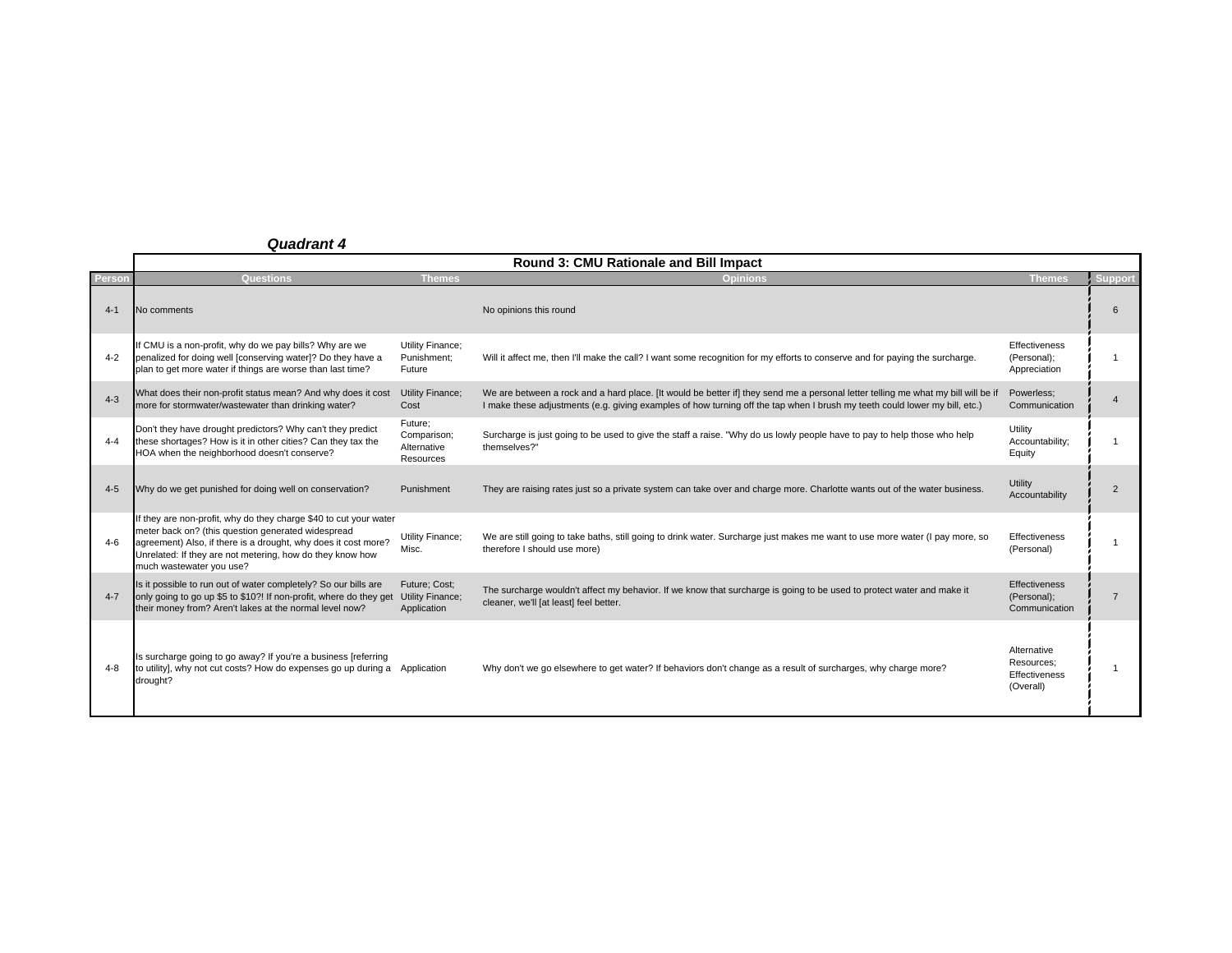#### **Appendix D: References**

#### Charlotte-specific data

Charlotte-Mecklenburg Utilities (2008) Rate methodology summary. Internal city staff and consultants evaluation water and sewer rates.

Marketwise (2008, August 14) 2008 Market Research on City Services. PowerPoint presentation presented to City Council.

Ord. No. 2274, § 4(23-130), 2-24-2003. Charlotte city ordinance on water conservation.

UNC-Charlotte (2007) UNC-Charlotte Urban Institute Annual Survey. October 3 – November 3, 2007.

#### Customers and water rate awareness

Pumphrey, Ronald Gary (2006) Public attitudes toward municipal water conservation on the Texas Southern High Plains and Rolling Plains. A dissertation in land-use planning, management and design submitted to and accepted by the Graduate Faculty of Texas Tech University, May 2006.

#### Relevant research on drought and drought surcharges

Chestnutt, Thomas W. & Janice A. Beecher (1998) Conservation rates in the real world. Journal AWWA, 90 (2), 60-70.

Howe, Chuck. (2002). Manager to manager article: Effectiveness of water rate increases following watering restrictions. Journal AWWA, October 2002, 28-32.

Manuel, John (2008) Drought in the Southeast: Lessons for water management. Environmental Health Perspectives, 116, 4, April 2008.

Olmstead, Sheila M., W. Michael Hanemann, Robert N. Stavins (2007) Water demands under alternative price structures. Journal of Environmental Economics and Management, 54 (2007) 181-198.

Raucher, Robert S., David Chapman, James Henderson, Marca Hagenstad & John Rice (2005) The Value of Water: Concepts, estimates and applications for water managers. AWWA Research Foundation, Denver, Colorado.

Smith Jr., William James & Young-Doo Wang (2008) Conservation rates: the best "new" source of urban watering during drought. Water and Environment Journal, 22, 100-116.

Wang, Young-Doo, John Byrne, Jae-Shuck Song, & Yingxia Chen (1998) The 1992-1997 Panel Study of Residential Water Conservation Impact: Persistence of Conservation Performances of Demand-Side Management Program. Sponsored by Artesian Water Company, Inc. Center for Energy and Environmental Policy, University of Delaware. Accessed online at: http://ceep.udel.edu/publications/water/reports/water\_residential\_water\_conservation/reswater.htm.

Wang, Young-Doo, William James Smith, Jr. and John Byrne. (2005) Water conservation-oriented rates: strategies to extend supply, promote equity, and meet minimum flow levels. Denver, CO: American Water Works Association.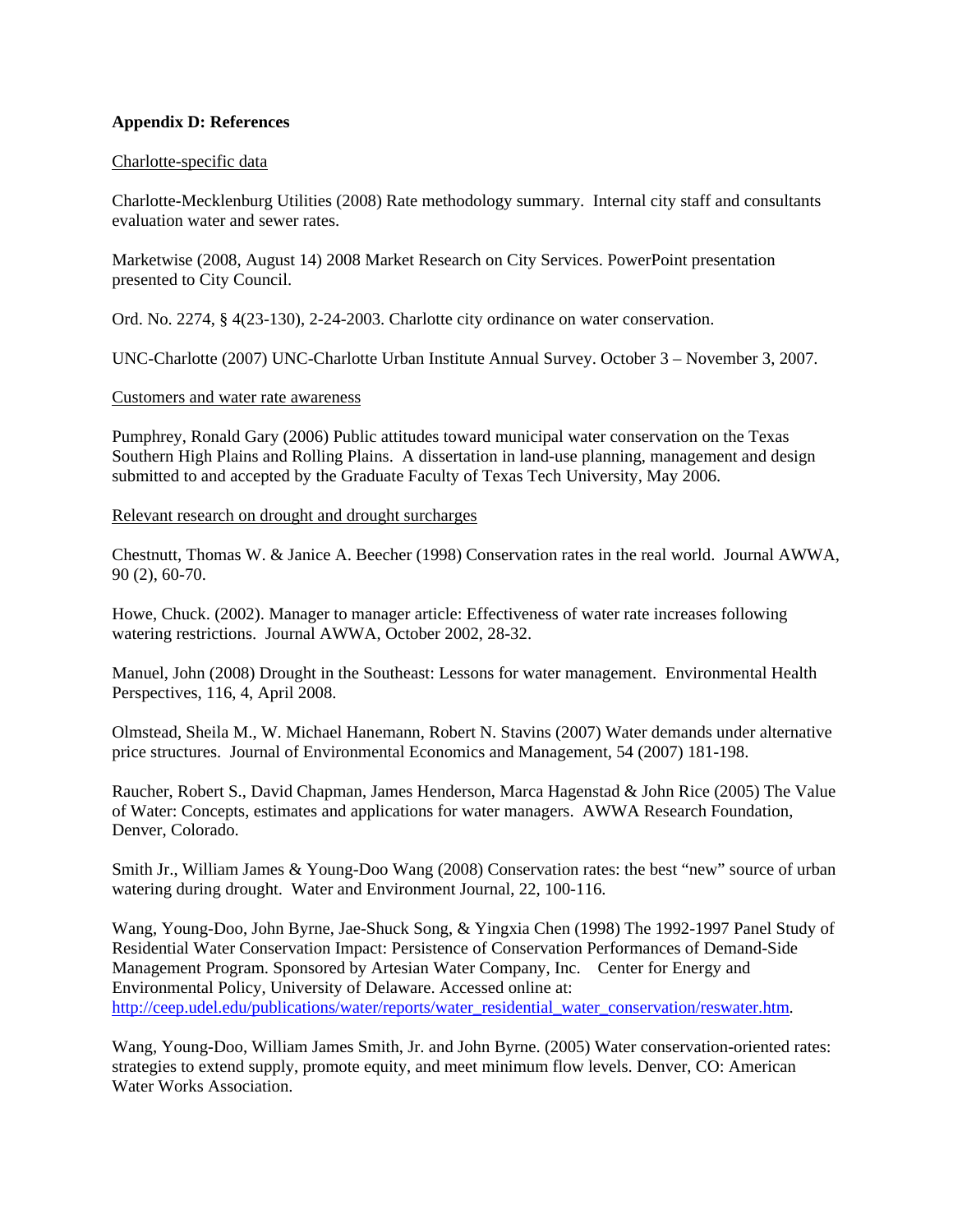#### Customer satisfaction focus groups

Homburg, Christian, Wayne D. Hoyer and Nicole Koschate. (2005) Customers' reactions to price increases: Do customer satisfaction and perceived fairness matter? Journal of the Academy of Marketing Science, Winter 2005, 36-49.

Krueger, Richard A. (1994) Focus groups: A practical guide for applied research, Second Edition. Thousand Oaks, CA: Sage Publications.

Miller, Warren (President of Fountainworks). Personal interview. 29 August 2007.

#### Customer perception of fairness

Campbell, Margaret C. (1999) "Why did you do that?" The important role of inferred motive in perceptions of price fairness. Journal of Product & Brand Management, Vol. 8 No. 2 1999, 145-152.

#### Communicating utility rates

AwwaRF/CH2MHILL (1995) Public involvement strategies: A manager's handbook.

Foster, Henry S. & Bruce R. Beattie (1981) On the specification of price in studies of consumer demand under block price scheduling. Land Economics, 57 (4), 624-629.

#### Social marketing

McKenzie-Mohr, Doug & William Smith (1999) Fostering Sustainable Behavior: An Introduction to Community-Based Social Marketing. New Society Publishers, Gabriola Island, BC, Canada.

Syme, Geoffrey J., Blair E. Nancarrow and Clive Seligman (2000) The evaluation of information campaigns to promote voluntary household water conservation. Evaluation Review, 24, 539-578.